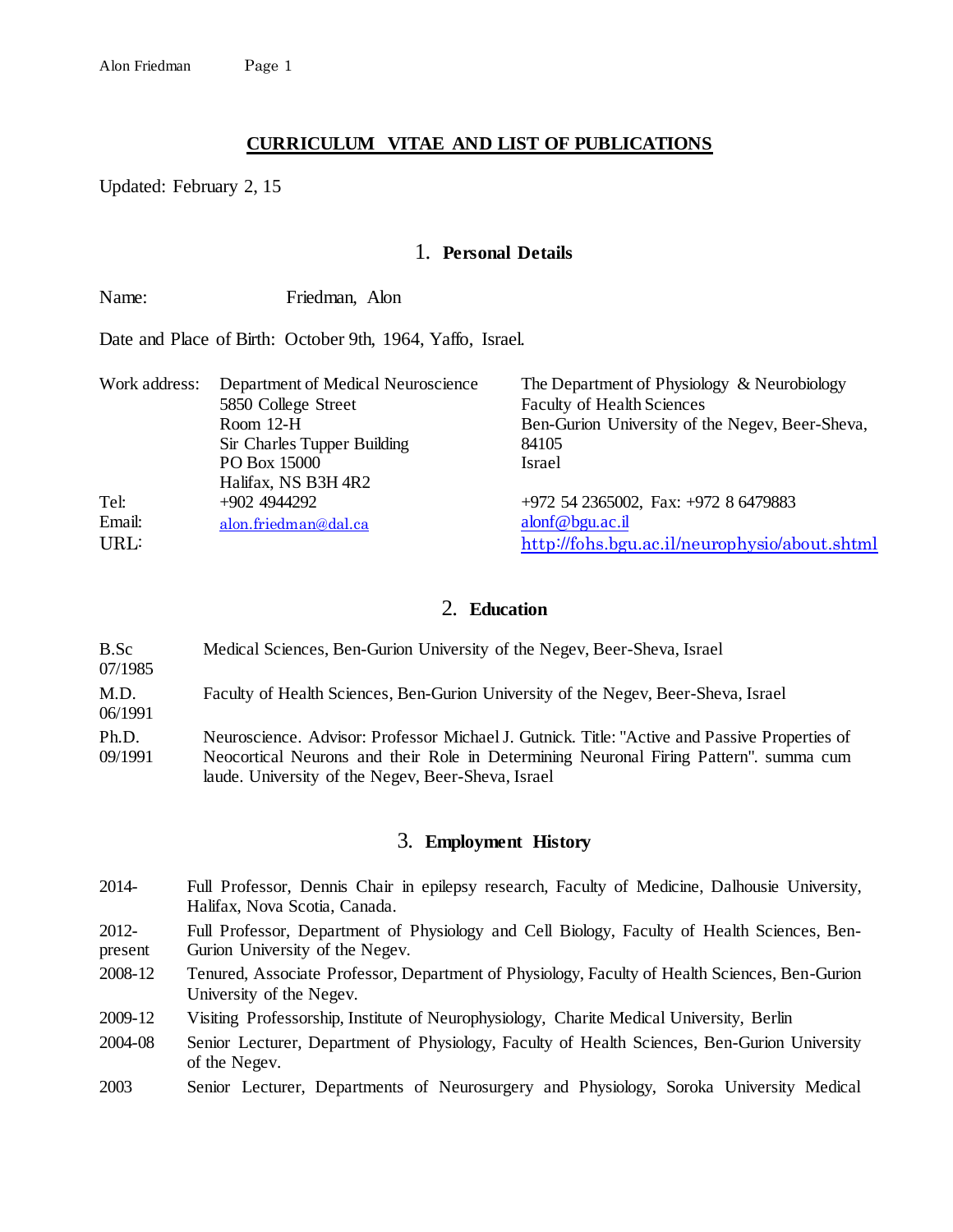Center and Faculty of Health Sciences, Ben-Gurion University of the Negev.

- 7/02 04 Guest Scientist, Institute for Neurophysiology, Charitè Medical University, Berlin.
- 1997 Lecturer, Departments of Neurosurgery and Physiology, Soroka University Medical Center and Faculty of Health Sciences, Ben-Gurion University of the Negev.

# 4. **Professional Activities**

## (a) Positions in academic administration

- 2012- present Chair, Cognitive and Brain Sciences teaching program (undergraduate and graduate), Ben-Gurion University of the Negev.
- 2011- present Director, Zlotowski Center for Neuroscience, Ben-Gurion University of the Negev.
- 2007 2011 Associate-Chair, Department of Biomedical Engineering, Ben-Gurion University of the Negev.
- (b) Professional functions outside universities/institutions

| 10/2004-09/2005 | Senior resident, Department of Neurosurgery, Soroka University Medical Center, Beer- |
|-----------------|--------------------------------------------------------------------------------------|
|                 | Sheva.                                                                               |
| 06/1996-02/2001 | Residency, Department of Neurosurgery, Soroka University Medical Center, Beer-Sheva. |

(c) Editor or member of editorial board of scientific or professional journal

## **Editorial**

| 2010-2012    | Epilepsia.                                      |
|--------------|-------------------------------------------------|
| 2009-present | Türkiye Klinikleri Journal of Medical Sciences. |
| 2009-present | The Open Biology Journal                        |
| 2014-present | Neuroimmunology and Neuroinflammation           |

## **Reviewer**

Brain, Epilepsia, Epilepsy Research, FEBS Journal, GLIA, Journal of Neuroscience, Journal of Neuroscience Methods, Journal of Neurology, Neurosurgery & Psychiatry, Nature Medicine, Neurobiology of Disease, Neuroscience

## **Reviewer for grant agencies**

Binational Israel-USA Science Foundation (BSF), French ANR, Israeli Academy of Sciences, The German-Israeli Foundation, The Psychobiology Institute, Deutsche-Forschung Gemainschaft (DFG, German Academy of Sciences), European Union.

- (d) Membership in professional/scientific societies
- 2004 present International League Against Epilepsy Israeli Chapter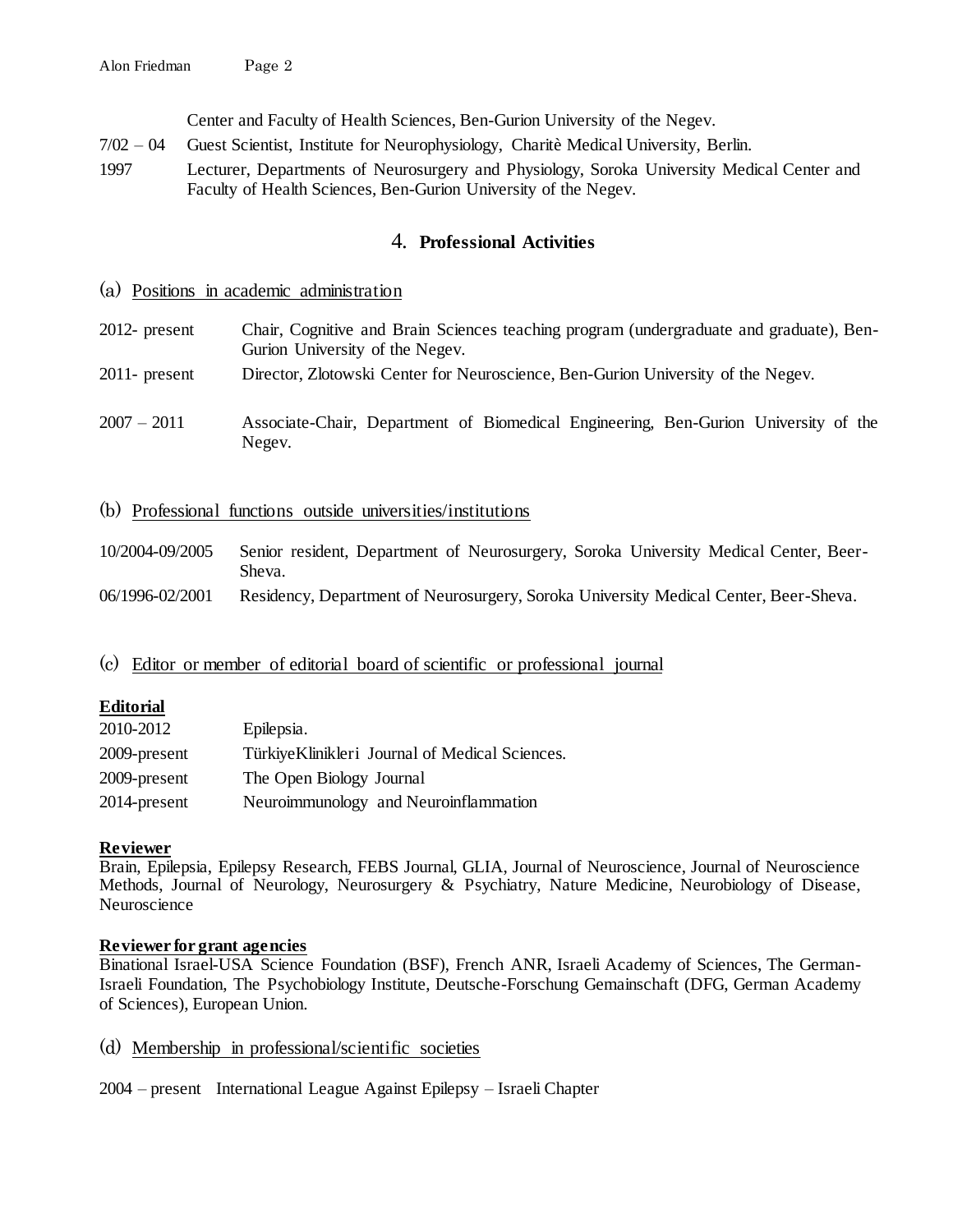- 2000 present Federation of European Neuroscience Societies.
- 1996 present Israeli Societies for Neuroscience
- 1996 2001 European Society of Clinical Neurophysiology
- 1984 present Society for Neuroscience (USA)

## (e) Additional Functions

- 2011 Invited Guest Editor, Epilepsia (impact factor 4.052). Special issue: "Blood-brain barrier dysfunction in epileptogenesis and epilepsy".
- 2010 Invited member of the Task Force on Basic Science, The International League Against Epilepsy.
- 2010 Invited Guest Editor (with D. Kaufer), Cardiovascular Psychiatry and Neurology. Special issue: "Blood-Brain Barrier Breakdown and Blood-Brain Communication in Neurological and Psychiatric Diseases".
- 2013 Invited Guest Editor, Seminars Cell and Dev. Biology (impact factor 6.1). Special issue: "Bloodbrain barrier".
- 2014 Invited member of the working group: Translational Task Force of the Neurobiology Commission of the ILAE,Basic Science, The International League Against Epilepsy.

## (f) Organization of International Meetings:

- 2013 International meeting in Epilepsy genetics and Young researcher Meeting. Sde Boker, December 12- 14th, 2013.
- 2012 Blood-brain barrier dysfunction in neurological diseases: Clinical studies, underlying mechanisms and therapeutic implications. Beer-Sheva & Sde Boker. <http://bbb2012negev.med.ad.bgu.ac.il/index.html>
- 2009 <sup>2nd</sup> International Symposium: Drug resistant Epilepsy: From Basic Science to Pharmacological and Surgical Management, Beer-Sheva.
- 2007 1<sup>st</sup> International Symposium: Drug resistant Epilepsy: From Basic Science to Pharmacological and Surgical Management, Beer-Sheva.
- 2007 Cholinergic Signaling From Genes to Environment, Jerusalem.
- 2006 Cortical Circuitry, Rechovot

# 5. **Educational Activities**

## (a) Courses taught

- 2012-present Coordinator and Teacher Core Course in Cellular Neuroscience for undergraduate students
- 2011-present Coordinator and Teacher Core Course in Neuroscience for graduate students
- 2009-present Teacher, Pathophysiology of Brain Disorder, Course for BsC Student, Hebrew University of Jerusalem
- 2009-present Coordinator and Teacher Medical Problem to 4th year biomedical students.
- 2009-present Coordinator and Teacher Advanced Imaging. Course for biomedical engineering students, Ben-Gurion University of the Negev
- 2007-present Coordinator and Teacher Advanced Physiology, Biophysics and Electrophysiology, 2nd year course for medical students.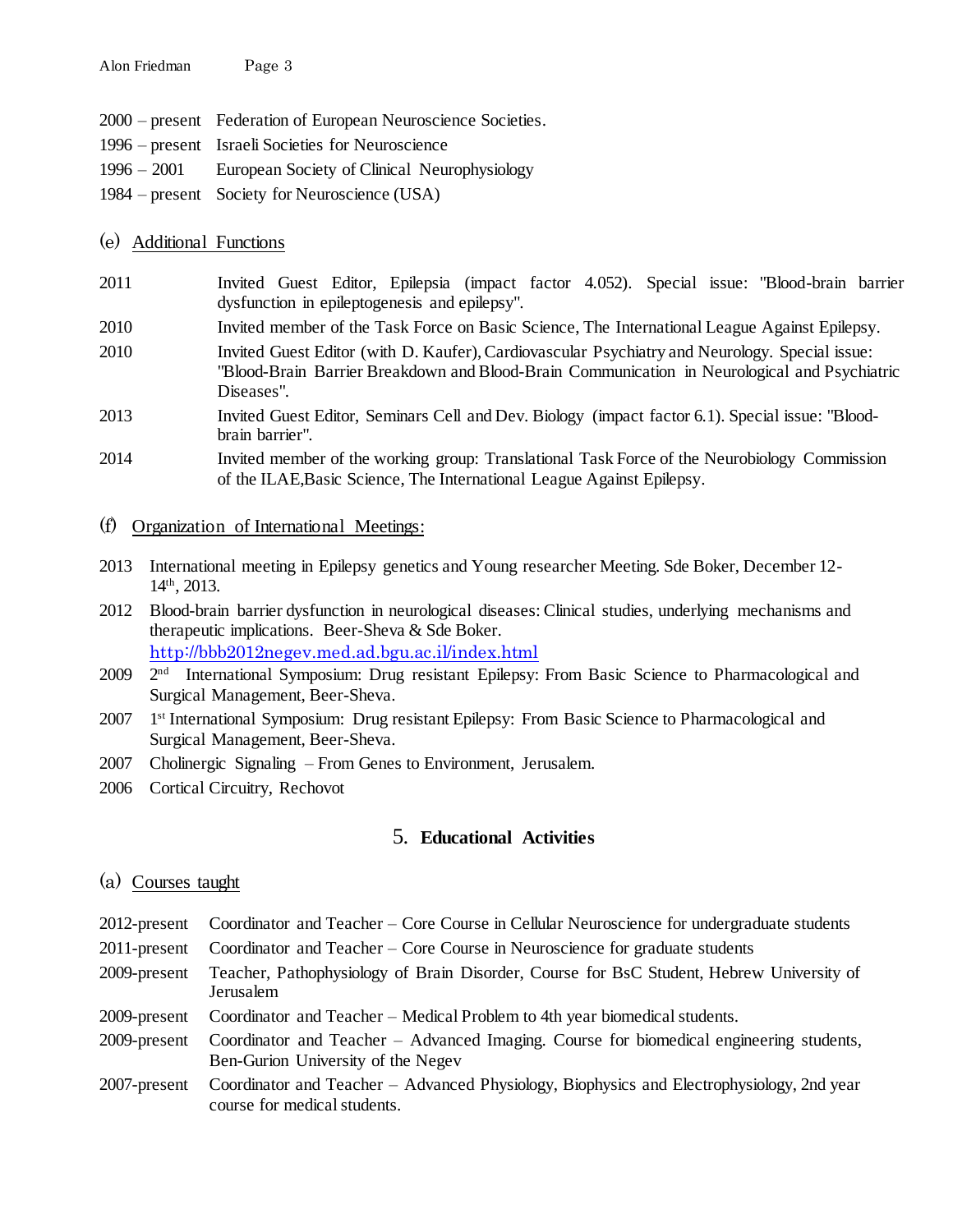| Alon Friedman | Page 4 |
|---------------|--------|
|---------------|--------|

- 2005-present Coordinator and Teacher Pathogenesis of Epilepsy: from Genotype to Phenotype. Course for graduate students, Ben-Gurion University of the Negev
- 2005-present Teacher: courses for basic physiology (medical and para-medical professions), Ben-Gurion University of the Negev.
- 2000-2002 Teacher Course in Neurophysiology, 2nd year MD Program in International Health in Collaboration with Colombia University Health Sciences (lectures in English).
- 2002-2004 Coordinator and Teacher Methodological approaches in in-vivo neurophysiology. Laboratory course for graduate students, Ben-Gurion University of the Negev
- 1998-2002 Teacher Course in Neurophysiology, Faculty of Health Sciences, Ben-Gurion University of the Negev (4th year medical students).
- 1999-2002 Coordinator and Teacher The Rekanati School for Community Health Professions, Faculty of Health Sciences, Ben-Gurion University of the Negev (Course in Neurophysiology for 2nd year physiotherapy students)
- 1998 Teacher Experimental approaches for studying central nervous system disorders, Ben-Gurion University of the Negev (Course for graduate students).
- 1992-2002 Coordinator and Teacher Neurosurgery Department, Faculty of Health Sciences, Ben-Gurion University of the Negev (5th year medical students)
- 1987-1988 Tutor Department of Behavioral Sciences, Ben-Gurion University of the Negev (Undergraduate course in psychophysiology)
- 1985-1991 Tutor Department of Physiology, Faculty of Health Sciences, Ben-Gurion University of the Negev (Course in physiology for 1st year medical students)
- (b) Research students

## **Cortical electrophysiology:**

2000 – 2003 MSc, Akiva Korn

1998 – 2003 PhD, NadavAstman, Joint Supervision with Prof. Michael Gutnick

## **Cholinergic modifications in stress and epileptogenesis:**

| $2006 - 2009$ | MSc, Yifat Bitan                   |
|---------------|------------------------------------|
| $2006 - 2009$ | MSc, Yehudit Genatek               |
| $2004 - 2007$ | Post-Doctorate Fellow, Naim Najami |
| $2001 - 2006$ | PhD (MD-PhD tract), Orie Brown.    |
| $2000 - 2007$ | PhD (MD-PhD tract), Lev Pavlovsky. |

## **Blood-brain barrier and epileptogenesis:**

- 2014-present PhD, Udi Vazana
- 2012 present PhD (MD-PhD tract), Dan Milkovsky
- 2012 2014 MsC, Udi Vazana
- 2010 2014 PhD Guy Bar-Klein
- 2009 present PhD (MD-PhD tract), Itai Weisberg
- 2009 present PhD (MD-PhD tract), Karl Shocknecht (Charité Medical University, Berlin)
- 2009 2011 MSc, Ayelet Peer (with Dr. Alon Monsonego)
- 2008 2010 MsC, Guy Bar-Klein
- 2008 present PhD, Nitzan Levy (with Dr. Alon Monsonego)
- 2008 2011 MSc, Chen Klein (Biomed Eng.)
- 2007 present PhD, Maya Ketzef (with Dr. Dani Gitler)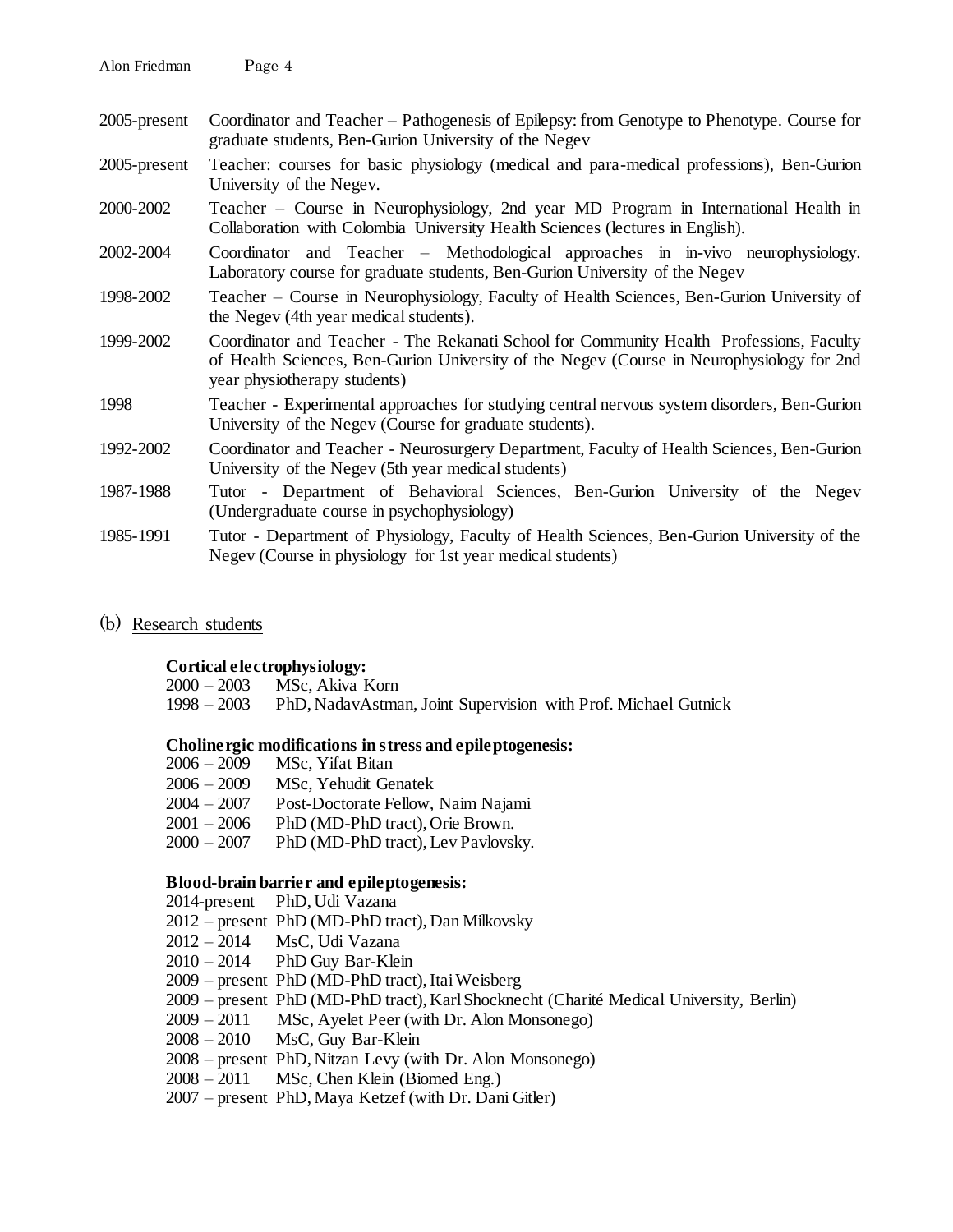| 2007-2014     | PhD, Ofer Prager                                                         |
|---------------|--------------------------------------------------------------------------|
| $2007 - 2009$ | MSc, Haviv Levy (Biomed Eng.)                                            |
| $2006 - 2011$ | PhD (MD-PhD tract), Yaron David                                          |
| $2003 - 2006$ | PhD (MD-PhD tract), Sebastian Ivens (Charité Medical University, Berlin) |
| $2002 - 2004$ | PhD (MD-PhD tract), Ernst Seiffert (Charité Medical University, Berlin)  |

## **Blood-brain barrier imaging: Human studies**

|  | 2011 – present PhD (MD-PhD tract), Ronel Vexler |  |
|--|-------------------------------------------------|--|
|--|-------------------------------------------------|--|

- 2005 2010 MSc, Asaf Kara.
- 2000 2007 PhD (MD-PhD tract), Oren Tomkins.

#### **Brain function in stress and modulation of emotional response: human studies**

| 2010 – present MA, Chen Tifeeret |
|----------------------------------|
| 2009 – present PhD, Rotem Saar   |

- 2006 2008 MSc, Shy Hefetz
- 2003 2010 PhD (MD-PhD tract), Jonathan Cohen

#### **EEG analysis in epileptogenesis and seizures:**

| $2009 - 2012$ | MSc, Netali Efrat (Biomed Eng. With Dr. Ilan Shallom)        |
|---------------|--------------------------------------------------------------|
| $2009 - 2012$ | MSc, Lyn Kaminitzky (Biomed Eng.)                            |
| $2009 - 2012$ | MSc, Etti Askenazi (Biomed Eng. With Dr. Ilan Shallom)       |
| 2006 – 2009   | MSc, Merav Ben-Asher (Electrical Eng., with Prof. Amir Geva) |

## 6. **Awards and Fellowships**

(a) Awards

- 2013 Dr. Helena Rachmanska-Putzman Chair in Neurology 2009 The Students Excellency award for teaching, Ben-Gurion University, Beer-Sheva, Israel. 2009 The Moritz Heinrich Romberg Visiting Professorship from the, Stroke Center, Charité Medical University, Berlin, Germany. 2009 Mercator Program for Visiting Professorships at German Universities, Charité Medical University, Berlin, Germany. 2007 The Michael Prize for Epilepsy Research, The Michael Stiftung, Bonn, Germany. 2001-2002 American Physicians Fellowship for Medicine in Israel, The APS Kass Award for Medical Research 2000 The Zigler prize for original research, The Bruce Rappaport Faculty of Medicine, Technion, Israeli Institute of Technology. 1997 Foulkes Foundation Research Awards (London, UK) for original contribution of scientific research to medicine. 1997 The "Teva" research prize for young investigators.
- 1991 The volunteer award, The Association for Civil Rights in Israel.
- 1986-1988 Goulton Award, Ben-Gurion University of the Negev, Israel. Support for graduate training.

## (b) Fellowships

2002-2003 Alexander von Humboldt Fellowship, Institute for Physiology, Humboldt University, Berlin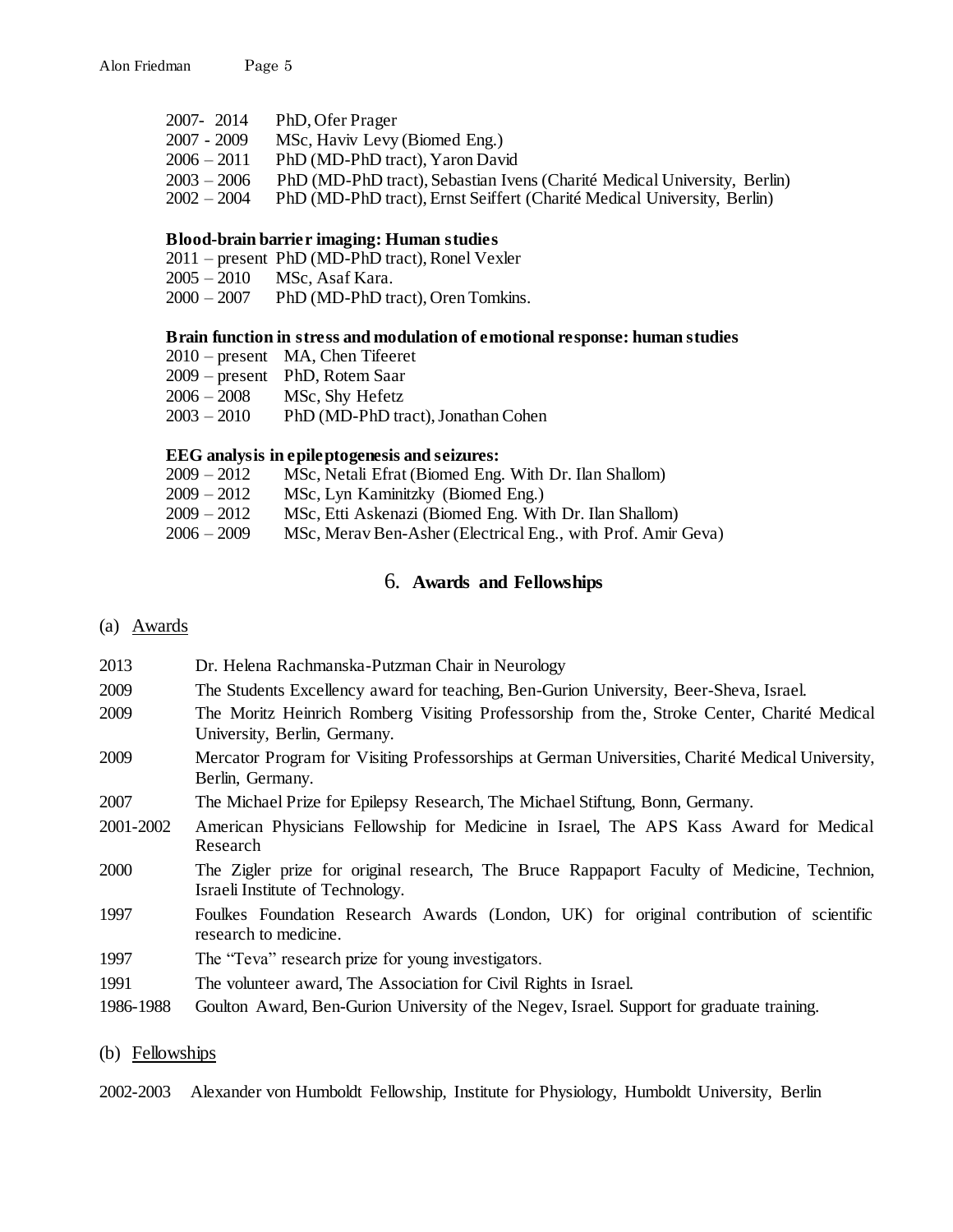1996-1997 The Charles Smith Post-Doctoral Fellowships

1988-1990 The Foulks Foundation Fellowship (London, UK), support for graduate training.

#### 7. **Scientific Publications**

*h-index (according to the web of science, April 2012) = 25*

#### **I Refereed articles in scientific journals**

- (1) **Friedman, A.** and Gutnick, M.J. 1987, Low threshold calcium electrogenesis in neocortical neurons. *Neuroscience Letters*, 81: 117-122. [Impact Factor – 3.41 , Time Cited by others: 83]
- (2) **Friedman, A.** and Gutnick, M.J. 1989, Intracellular calcium and control of burst generation in neurons of guinea-pig neocortex in vitro. *The European Journal of Neuroscience*, 1: 374-381. [Impact Factor – 3.949, Time Cited by others: 61, the journal is placed 62nd in the list of 265 journals in the field of Neuroscience ]
- (3) **Friedman, A.**, Arens J., Heinemann, U. and Gutnick, M.J. 1992, Slow depolarizing afterpotentials in neocortical neurons are sodium and calcium dependent. *Neuroscience Letters*, 135: 13-17. [Impact Factor  $-3.41$ , Time Cited by others: 27]
- (4) Amitai, Y., **Friedman, A.**, Connors, B.W. and Gutnick, M.J. 1993, Regenerative activity in apical dendrites of pyramidal cells in neocortex. *Cerebral Cortex*, 3: 26-38. [Impact Factor – 6.187, Time Cited by others: 145, the journal is placed  $16<sup>th</sup>$  in the list of 265 journals in the field of Neuroscience]
- (5) Reuveni, I., **Friedman, A.**, Amitai, Y. and Gutnick, M.J. 1993, Stepwise repolarization from Ca2+ plateaus in neocortical pyramidal cells: evidence for non-homogenous distribution of HVA Ca2+ channels in dendrites. *The Journal of Neuroscience*, 13: 4609-4622. [Impact Factor -7.506, Time Cited by others: 74, the journal is placed  $9<sup>th</sup>$  in the list of 265 journals in the field of Neuroscience]
- (6) Segev I., **Friedman, A.**, White E. and Gutnick, M.J. 1995, Electrical consequences of spine dimensions: model of a cortical spiny stellate cell completely reconstructed from serial thin sections. *Journal of Computational Neuroscience*. 2: 117-130. [Impact Factor -2.359, Time Cited by others: 17, the journal is placed  $87<sup>th</sup>$  in the list of 265 journals in the field of Neuroscience]
- (7) Barkai E., **Friedman, A.** Grossman, Y. and Gutnick, M.J. 1995, Laminar pattern of synaptic inhibition during convulsive activity induced by 4-aminopyridine in neocortical slices. *Journal of Neurophysiology*, 73: 1462-7. [Impact Factor -3.853 , Time Cited by others: 17, the journal is placed  $17<sup>th</sup>$  in the list of 265 journals in the field of Neuroscience
- (8) Fleidervish, I. **Friedman, A.** and Gutnick, M.J. 1996, Slow Na channel inactivation underlies cumulative slow adaptation of neuronal firing in guinea-pig and mouse neocortical slices in vitro. *Journal of Physiology (London)*, 493: 83-98.[Impact Factor -4.272, Time Cited by others: 151, the journal is placed  $15<sup>th</sup>$  in the list of 265 journals in the field of Neuroscience]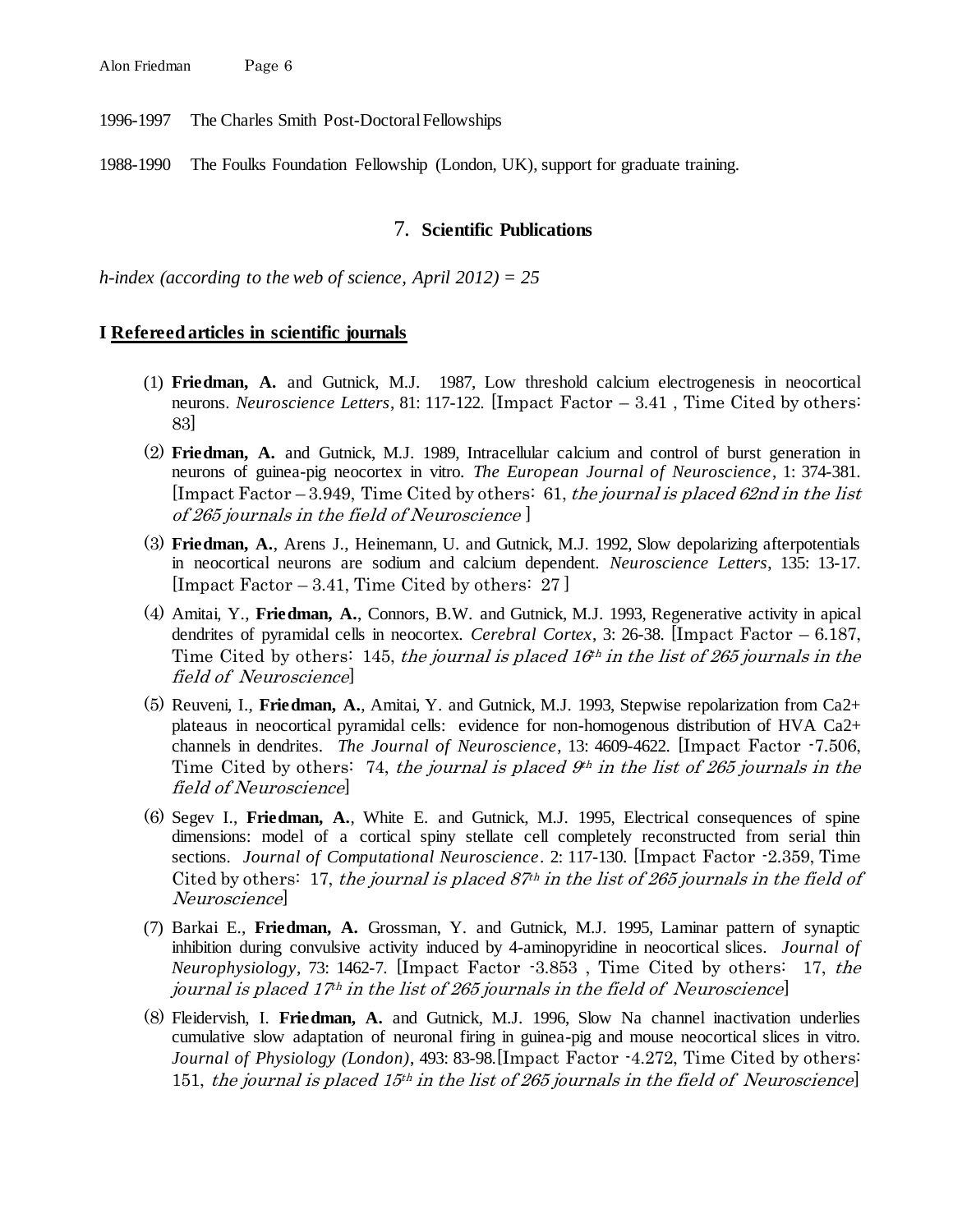- (9) **Friedman, A.**, Kaufer, D., Hendler, I., Shemer, J., Soreq, H. and Tur-Kaspa, I. 1996, Pyridostigmine brain penetration under stress enhances neuronal excitability and induces immediate transcriptional response. *Nature-Medicine*, 2: 1382-5. Accompanied by a News and Views cover page pp. 1307-1308. [Impact Factor -28.878, Time Cited by others: 260, the journal is placed 1st in the list of 116 journals in the field of Medicine research]
- (10) Andres, C. Beeri, R., **Friedman, A.**, Timberg, R., Shani, M. and Soreq, H. 1997, AChE transgenic mice display embryonic modulations in spinal cord CHAT and neurexin  $\text{I}\beta$  gene expression followed by late-onset neuromotor deterioration. *Proceedings National Academy of Sciences USA* 94: 8183-8178. [Impact Factor – 9.432, Time Cited by others: 68]
- (11) Soreq, H., Kaufer, D., Beeri R. and **Friedman, A.** 1997, Short and long-term manipulation of cholinergic functions under stress conditions and in transgenic animals. Chemistry 34 (Hebrew), 102-103.
- (12)Kaufer, D., **Friedman, A.**, Seidman, S. and Soreq, H. 1998, Acute stress facilitates long-lasting changes in cholinergic gene expression. *Nature*, 393: 373-377. Accompanied by a News and Views cover page pp. 308-309. [Impact Factor  $-29.273$ , Time Cited by others: 391, the journal is placed 3rd in the list of all journals]
- (13)Kaufer, D., **Friedman, A.**, Seidman, S. and Soreq, H. 1998, Anticholinesterases induce multigenic transcriptional feedback response supressing cholinergic neurotransmission, *Chemical-Biological Interactions*. 119-120: 349-360.[Impact Factor – 1.968, Time Cited by others: 65]
- (14)**Friedman, A.**, Kaufer, D., Pavlovsky, L. and Soreq, H. 1998, Cholinergic excitation induces activity-dependent electrophysiological and transcriptional responses in hippocampal slices. *Journal of Physiology (Paris)* 92: 329-336. [Impact Factor – 1.367, Time Cited by others: 9]
- (15)Kaufer, D., **Friedman, A.** and Soreq, H. 1999, The vicious circle: long-lasting transcriptional modulation of cholinergic neurotransmission following stress and anticholinesterase exposure. *The Neuroscientist* 5: 173-183.[Impact Factor - 4.458 , Time Cited by others: 14, the journal is placed  $41^{st}$  in the list of 265 journals in the field of Neuroscience]
- (16) Soreq, H., Kaufer, D. and **Friedman, A.** 2000, The Molecular Biology of Post-Traumatic Stress Disorder. *Harefuah*, 18: 57-62. [Hebrew]
- (17) Tomkins, O., Kaufer, Daniela, Shelef, I., Golan, H., Reichenthal, E., Soreq, H. and **Friedman, A.** 2001, Frequent Blood-Brain-Barrier Disruption in the Human Cerebral Cortex. *Cellular and Molecular Neurobiology*, 21:675-91.[Impact Factor -2.022 ,Time Cited by others: 51].
- (18) Meshorer, E., Erb1, C., Gazit, R., Pavlovsky, L., Kaufer, D., **Friedman, A.**, Ben-Arie, N., and Soreq, H. 2002, Inter related stimulus-induced modulations in alternative splicing and neuritic mRNA translocation promote neuronal hypersensitivity. *Science*, 295:508-12.[Impact Factor – 30.927, Time Cited by others: 159, the journal is placed  $12<sup>th</sup>$  in the list of all journals
- (19) Pavlovsky, L., Browne, O. and **Friedman, A.** 2003, Pyridostigmine enhances glutamatergic transmission in hippocampal CA1 neurons. *Experimental Neurology*, 179: 181-187. [Impact Factor – 3.767, Time Cited by others:  $17$ ]
- (20) Wieser, G H.G., Ortega, **A. Friedman**, and Y. Yonekawa 2003, Long-term seizure outcome following amygdalohippocampectomy. *J. Neurosurgery,* 98:751-763*.*[Impact Factor -2.446, Time Cited by others: 141]
- (21) Seiffert, E., Dreier, J.P., Ivens, S., Bechmann, I., Heinemann, U. and **Friedman, A.** 2004, Focal blood-brain-barrier disruption induces epileptiform activity in the rat neocortex. *J. Neuroscience,*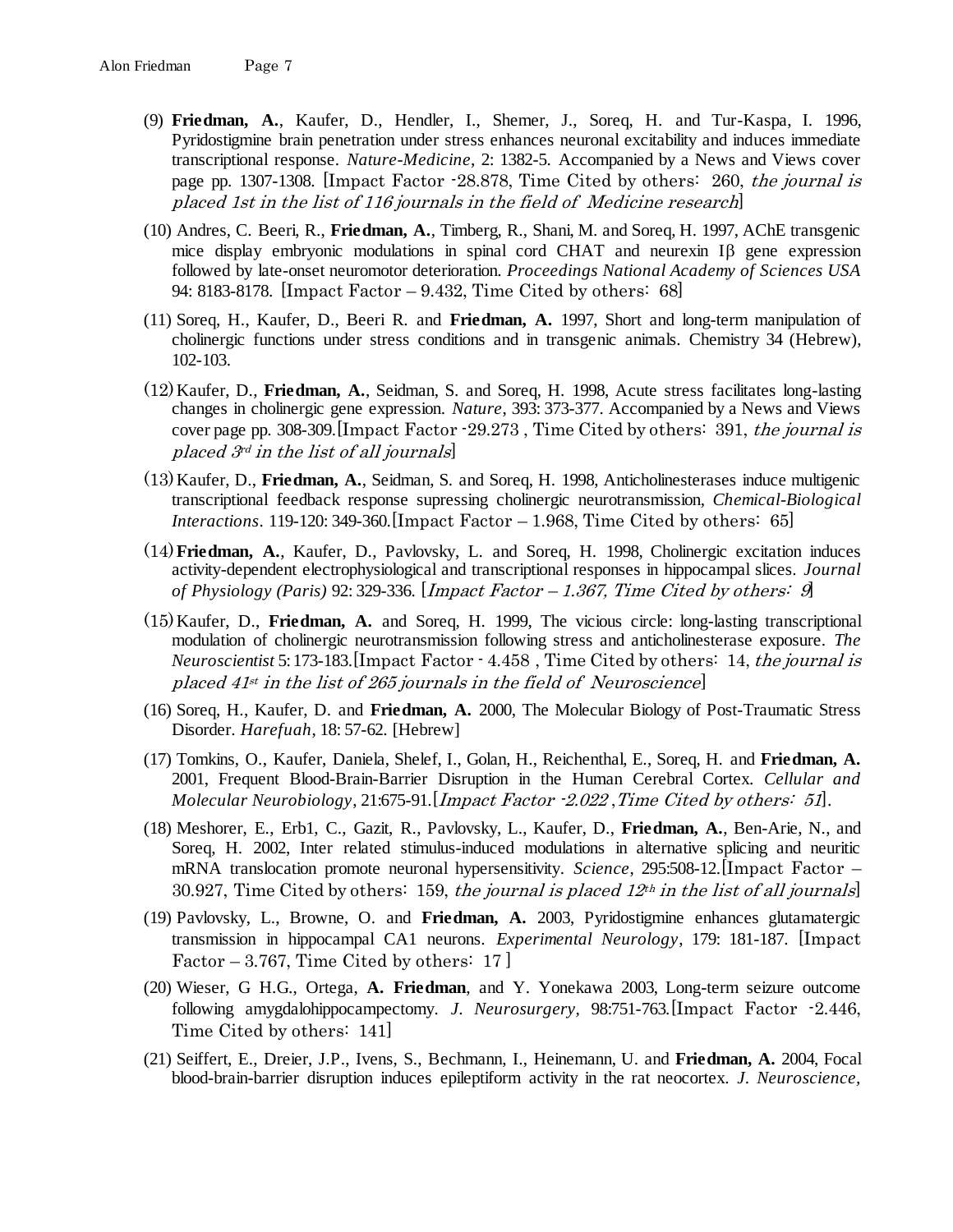24:7829-36. [Impact Factor – 7.506, Time Cited by others: 141, the journal is placed  $\mathcal{G}^{\mu}$ in the list of 265 journals in the field of Neuroscience ]

- (22) Liat Ben-Moyal-Segal, Tatiana Vander, Sagiv Shifman, Boris Bryk, Richard Ebstein, Esther-Lee Marcus, Johanan Schtassman, Ariel Darvasi, Yuval Herishanu, **Alon Friedman** and Hermona Soreq. 2005, Acetylcholinesterase/Paraoxonase interactions increase the risk of insecticide-induced Parkinson's disease. *FASEB J.*, 19:452-4. [Impact Factor -7.064, Time Cited by others: 35, the journal is placed  $10<sup>th</sup>$  in the list of 94 journals in the field of Biology
- (23) Korn A., Golan, H., Pascual-Marqui, R and **Friedman, A.** 2005, Focal Cortical Dysfunction and Blood-Brain Barrier Disruption in Patients with Post-Concussion Syndrome, *J. Clinical Neurophysiology,* 22:1-9. [Impact Factor -1.544, Time Cited by others: 29, the journal is placed  $42<sup>nd</sup>$  in the list of 203 journals in the field of Clinical Neurology ]
- (24) Pavlovsky, L., Seiffert, E. Korn, A. Golan, H., Heinemann, U. and **Friedman, A.** 2005, Persistent Blood-Brain Barrier Disruption May Underlie alpha Interferon-induced Seizures, *J Neurol*. 252:42- 6. [Impact Factor  $-2.844$ , Time Cited by others: 21, the journal is placed  $37<sup>th</sup>$  in the list of 158 journals in the field of Clinical Neurology]
- (25) Dreier, J.P., Jurkat-Rott, K., Petzold, G.C., Tomkins, O., Klingebiel, R., Kopp, U.P., Lehmann-Horn, F., **Friedman, A.**, and Dichgans. M. 2005, Opening of the blood-brain barrier preceding cortical edema in a severe attack of FHM type II. *Neurology,* 64: 2145-7. [Impact Factor -4.947, Time Cited by others: 22, the journal is placed  $6<sup>th</sup>$  in the list of 158 journals in the field of Clinical Neurology]
- (26) Behrens, C.J., van den Boom L.P., De-Hoz, L., **Friedman, A.**, and Heinemann U. 2005, Induction of sharp wave-ripple complexes in vitro and reorganization of hippocampal networks. *Nat Neurosci.* 8:1560-7. [Impact Factor -15.456, Time Cited by others: 86, the journal is placed 7th in the list of 212 journals in the field of Neuroscience]
- (27) Zumsteg, D., **Friedman, A.**, Wennberg, R.A. and Wieser, H.G. 2005, Source localization of mesial temporal interictal epileptiform discharges: Correlation with intracranial foramen ovale electrode recordings. *Clin Neurophysiol*. 116:2810-8.[Impact Factor -2.64 , Time Cited by others: 48, the journal is placed 55<sup>th</sup> in the list of 158 journals in the field of Clinical Neurology
- (28) Zumsteg, D., **Friedman, A.**, Wieser, H.G and Wennberg, R.A. 2006, Source localization of interictal epileptiform discharges: Comparison of three different techniques to improve signal to noise ratio. *Clin Neurophysiol*. 117(3):562-71.[Impact Factor -2.64 , Time Cited by others: 11, the journal is placed  $55<sup>th</sup>$  in the list of 158 journals in the field of Clinical Neurology]
- (29) Kofman, O., Berger, A, **Friedman, A.** and Abu Jaffar, A. 2006, Impairments in school-aged children following exposure to organophosphate. *Pediatr Res.* 60:88-92. [Impact Factor – 2.875, Time Cited by others: 18]
- (30) Brown, R.O., Benmoyal-Segal, L., Zumsteg, D., David, Y., Kofman, O., Berger, A., Soreq, H. and **Friedman, A.** 2006, Coding region paraoxonase polymorphisms dictate accentuated neuronal reactions in chronic, sub-threshold pesticide exposure. *FASEB J.* 20:1733-5.[Impact Factor - 7.064 , Time Cited by others: 22, the journal is placed 8th in the list of 72 journals in the field of Biology]
- (31) Zumsteg, D., **Friedman, A.**, and Wennberg, R.A. 2006, Propagation of interictal discharges in temporal lobe epilepsy: Correlation of spatiotemporal mapping with intracranial foramen ovale electrode recordings. *Clinical Neurophysiology.* 117:2615-26.[Impact Factor-2.64, Time Cited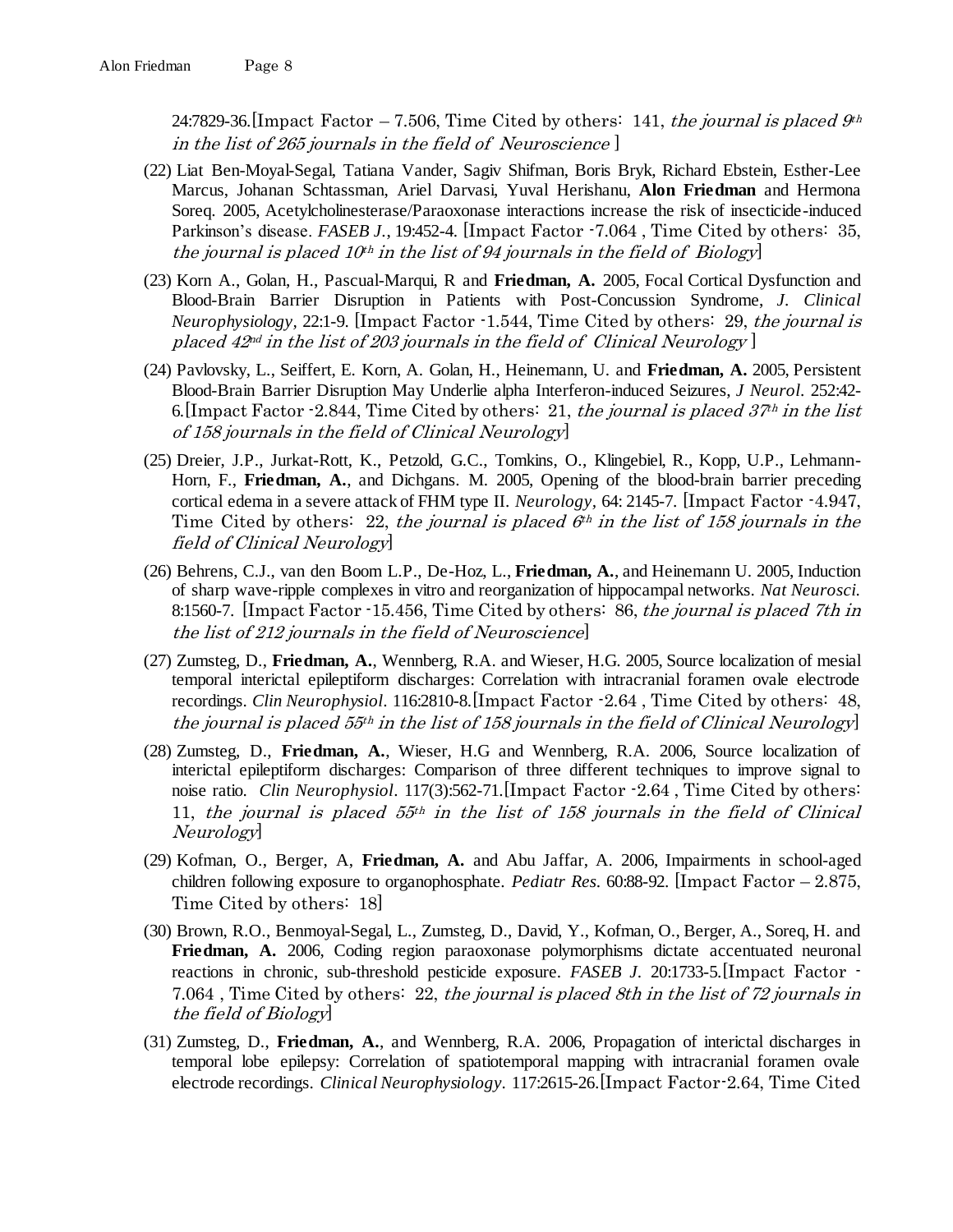by others: 31, the journal is placed  $55<sup>th</sup>$  in the list of 158 journals in the field of Clinical Neurology]

- (32) Ivens, S., Kaufer, D., Seiffert, E., Bechmann, I., Tomkins, O., Heinemann, U. and **Friedman, A.**  $2007$ , TGF $\beta$  receptor mediated albumin uptake into astrocytes is involved in neocortical epileptogenesis. *Brain,* 130:535-47. [Impact Factor -7.535 , Time Cited by others:105, the journal is placed 2ndin the list of 158 journals in the field of Clinical Neurology]
- (33)Tomkins, O., Friedman, O., Ivens, S., Reiffurth C., Major, S., Dreier, J.P., Heinemann, U. and **Friedman, A.** 2007, Blood-brain barrier disruption results in delayed functional and structural alterations in the rat neocortex. *Neurobiology of Disease,* 25:367-77. [Impact Factor -4.048, Time Cited by others: 23, the journal is placed 88th in the list of 212 journals in the field of Neuroscience]
- (34) Lev Pavlovsky and **Alon Friedman**. 2007, Pathogenesis of Stress-Associated Skin Disorders: Exploring the Brain-Skin Axis. Curr. Problems in Dermatology, 35: 136-145. [Time Cited by others:  $3$
- (35) **Alon Friedman**, Christoph J Behrens and Uwe Heinemann. 2007, Cholinergic Dysfunction in Temporal Lobe Epilepsy. *Epilepsia.* 48: 126-130*.* [Impact Factor -4.052, Time Cited by others: 12, the journal is placed  $18<sup>th</sup>$  in the list of 158 journals in the field of Clinical Neurology ]
- (36) O Tomkins, I Shelef, I Kaizerman, A Eliushin, Z Afawi, A Misk, M Gidon, A Cohen, D Zumsteg, **A Friedman**. 2008, Blood-Brain Barrier Disruption in Post-Traumatic Epilepsy. *Journal of Neurology Neurosurgery and Psychiatry.* 79: 774-779*.*[Impact Factor -3.122, Time Cited by others: 35, the journal is placed  $2^{nd}$  in the list of 206 journals in the field of Surgery
- (37) Cohen J. E., Zimmerman G., **Friedman A.,** Dori A. and Soreq H. 2008, Acetylcholinesterase impairs homeostasis in mouse hippocampal granule cells. Hippocampus, 18:182-92.[Impact Factor  $-3.91$ , Time Cited by others: 3, the journal is placed 24<sup>th</sup>in the list of 212 journals in the field of Neuroscience]
- (38) Randolf Klingebiel, **Alon Friedman**, Ilan Shelef and Jens P. Dreier. 2008, Focal cortical necrosis in a patient with high-grade ICA stenosis and status auraemigraenalis. *Journal of Neurology Neurosurgery and Psychiatry, 79:89-90.*[Impact Factor -3.122, the journal is placed 12<sup>th</sup> in the list of 158 journals in the field of Clinical Neurology ]
- (39) Merav H Shamir, Orit Chi, **Alon Friedman**, Yael Shilo, Ram Reifen, and LimorMiara. 2008, Suboccipital craniectomy in a lion (Panthera Leo) with occipital bone malformation and hypovitaminosis A. Zoo and Wild Animals Medicine. *Journal of Zoo and Wildlife Medicine, 39(3): 455-459.* [Impact Factor NA]
- (40)Gabriel Zimmerman, Marleisje Njunting, Sebastian Ivens, Elsa Toner, Christopher J. Behrens, Miriam Gross, HermonaSoreq, Uwe Heinemann and **Alon Friedman**, 2008. Acetylcholine-Induced Seizure-like Activity and Cholinergic Modified Gene Expression in Chronically Epileptic Rats. *European Journal of Neuroscience,* 27(4):965-75.[Impact Factor -3.418, Time Cited by others: 9]
- (41) **Alon Friedman**, Daniela Kaufer and Uwe Heinemann, 2009. Blood-Brain Barrier Breakdown-Inducing Astrocytic Transformation: Novel Targets for the Prevention of Epilepsy. *Epilepsy research,* 85(2-3):142-*9.* [Impact Factor – 2.41, Time Cited by others:35]
- (42) Luisa P Cacheaux, Sebastian Ivens, Yaron David, Alexander J Lakhter, Guy Bar-Klein, Michael Shapira, Uwe Heinemann, **Alon Friedman** and Daniela Kaufer, 2009. Transcriptome profiling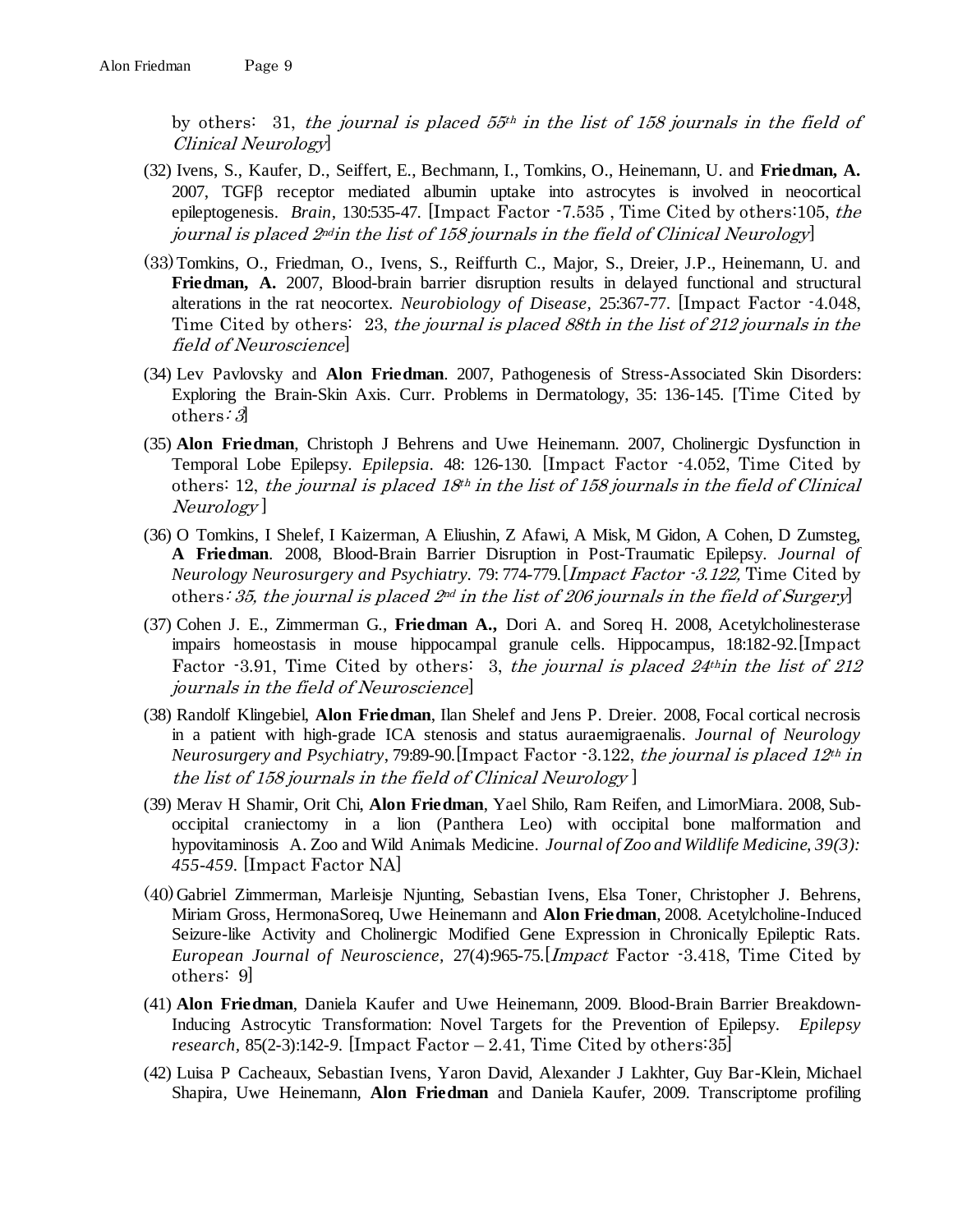reveals TGF-beta signaling involvement in epileptogenesis. *Journal of Neuroscience,* 29(28): 8927- 8935. [Impact Factor – 7.45, Time Cited by others: 37, the journal is placed 9th in the list of 212 journals in the field of Neuroscience]

- (43) Hadar Shalev, Yonatan Serlin and **Alon Friedman**, 2009. Breaching the Blood-Brain Barrier as a Gate to Psychiatric Disorder. *Cardiovascular Psychiatry and Neurology*. Epub Mar 30. [Impact Factor NA]
- (44) Jorks D, Milakara D, Alam M, Kang EJ, Major S, **Friedman** A, **Dreier** JP, 2011. A novel algorithm for the assessment of blood-brain barrier permeability suggests that brain topical application of endothelin-1 does not cause early opening of the barrier in rats. *Cardiovascular Psychiatry and Neurology*. Epub Mar 30. [Impact Factor NA]
- (45) Ofer Prager, Yoash Chassidim, Chen Klein, Haviv Levi, Ilan Shelef and **Alon Friedman,** 2010**.**  Dynamic in-vivo imaging of cerebral blood flow and blood-brain barrier permeability. *Neuroimage, 49: 337-344*. [Impact Factor – 5.694, Time Cited by others: 1]
- (46) Yaron David, Luisa P Flores, Sebastian Ivens, Uwe Heinemann, Daniela Kaufer and **Alon Friedman**. 2009. Astrocytic dysfunction in epileptogenesis: consequences of altered potassium and glutamate buffering? *Journal of Neuroscience,*29(34):10588-99.[Impact Factor – 7.45, Time Cited by others: 33, the journal is placed 9th in the list of 212 journals in the field of Neuroscience]
- (47) Marco Sifringer, Daniela Braita, UlrikeWeichelta, Gabriel Zimmerman, Stefanie Endesfeldera, Felix Brehmera, Clarissa von Haefen, **Alon Friedman**, Hermona Soreq, Ivo Bendixg, Bettina Gerstner, Ursula Felderhoff-Muesera, 2010. Erythropoietin attenuates hyperoxia-induced oxidative stress in the developing rat brain. *Brain, behavior and immunity, 24:792-9.* [Impact Factor – 4.91,Time Cited by others:1]
- (48) Sebastian Ivens, Szendro Gabriel, Greenberg George, **Alon Friedman** and Ilan Shelef, 2010. Blood-brain barrier breakdown as a novel mechanism underlying cerebral hyperperfusion syndrome. *Journal of Neurology, 257: 615-620.*[Impact Factor – 2.54 , Time Cited by others:5, the journal is placed 37<sup>th</sup> in the list of 158 journals in the field of Clinical Neurology]
- (49) Dan Shlosberg, MonyBenifla, Daniela Kaufer and **Alon Friedman.** 2010. Blood-Brain Barrier Breakdown as a Therapeutic Target in Traumatic Brain Injury. *Nature Reviews Neurology, 6: 393- 404.*[Impact Factor – 6.98, Time Cited by others: 31]
- (50) Ben-David O, Pewzner-Jung Y, Brenner O, Laviad EL, Kogot-Levin A, Weissberg I, Biton IE, Pienik R, Wang E, Kelly S, Alroy J, Raas-Rothschild A, **Friedman A**, Brügger B, Merrill AH Jr, Futerman AH. 2011. Encephalopathy caused by ablation of very long acyl chain ceramide synthesis may be largely due to reduced galactosylceramide levels. *J Biol Chem.* 2011 Aug 26;286(34):30022-33.[Impact Factor – 5.328]
- (51) Oren Tomkins, Akiva Feintuch, Moni Benifla, Avi Cohen, **Alon Friedman** and Ilan Shelef 2011. Blood-Brain Barrier Breakdown Following Traumatic Brain Injury: A Possible Role in Posttraumatic Epilepsy, *Cardiovascular Psychiatry and Neurology* Volume 2011, Article ID 765923 [Impact Factor NA]
- (52) **Alon Friedman** and Ray Dingledine. 2011 Molecular cascades that mediate the influence of inflammation on epilepsy. Epilepsia, 52(Suppl. 3): 33-39. [*Impact Factor 4.052,* Time Cited by others: 6, the journal is placed  $18<sup>th</sup>$  in the list of 158 journals in the field of Clinical Neurology]
- (53) Ketzef M., Weissberg, I., Becker, A. **Friedman, A**. and Gitler D. 2011 Compensatory network alterations upon onset of epilepsy in synapsin triple knock-out mice. *Neuroscience.* 189 :108-22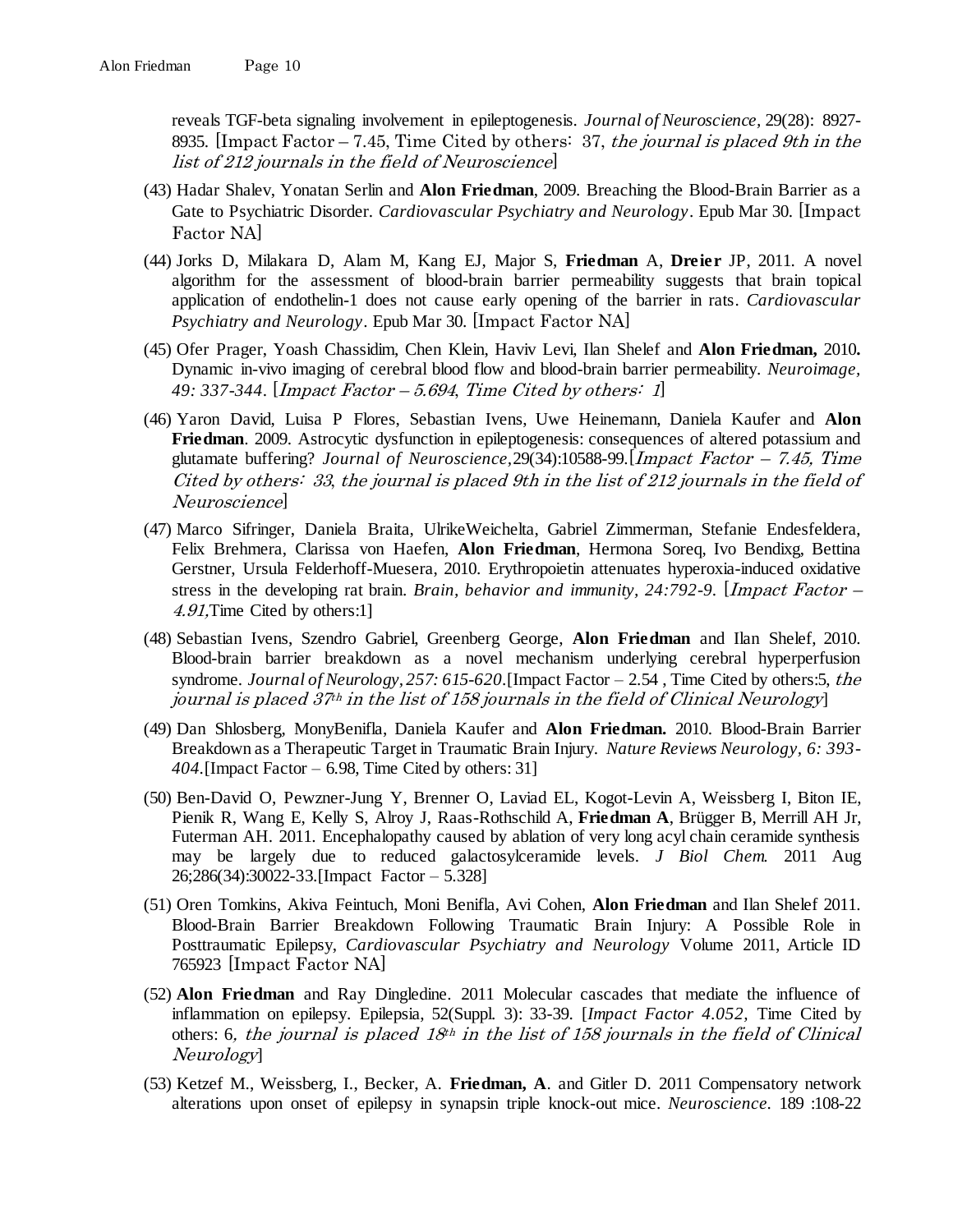[*Impact Factor 3.292*, the journal is placed 41th in the list of 303 journals in the field of Neuroscience]

- (54) **Alon Friedman** 2011 Blood-brain barrier dysfunction, status epilepticus, seizures, and epilepsy: a puzzle of a chicken and egg? *Epilepsia*. 52 Suppl 8:19-20
- (55) Vezzani A. and **Friedman A.** 2011 Brain inflammation as a biomarker in epilepsy. *Biomark Med*. 5:607-14
- (56) Cohen Jonathan E., Shalev Hadar, Admon Roee, Hefetz Shy, Shelef Ilan, Hendler Talma and **Friedman Alon**. 2012 Emotional brain rhythms and their impairment in post-traumatic patients. *Human Brain Mapping*, Feb 14. [Epub ahead of print]. [*Impact Factor 5.107*, the journal is placed 2/14 in the field of Neuroimaging, 5/111 in the field of Radiology Nuclear Medicine & Medical Imaging; 37/304 in the field of Neurosciences]
- (57) Anna Raabe, Katharina Pernhorst, Ann Kristin Schmitz, Alexander Grote, Horst Urbach, **Alon Friedman**, Albert J. Becker, Christian E. Elger, Pitt Niehusmann. 2012. Clinico-neuropathological correlations in vascular lesions suggest astroglial albumin storage as common epileptogenic factor. *Epilepsia, 53(3):539-48*. [*Impact Factor 4.052,* the journal is placed 18th in the list of 158 journals in the field of Clinical Neurology]
- (58) Itai Weissberg, Aljoscha Reichert, Uwe Heinemann and **Alon Friedman**. 2012 Blood-Brain Barrier Dysfunction in Epileptogenesis of the Temporal Lobe (Review). *Epilepsy Research and Treatment*, Special Issue on Temporal Lobe Epilepsy. *Epub June 7.* [*Impact Factor* NA]
- (59) Danica Stanimirovic and **Alon Friedman**. 2012. Pathophysiology of the Neurovascular Unit: Disease Cause or Consequence? *Journal of Cerebral Blood Flow and Metabolism*. *32(7):1207-21*. [*Impact Factor 4.522,* the journal is placed 53th in the list of 237 journals in the field of Neuroscience and 27/116 in the field of Endocrinology and Metabolism]
- (60) Zimmerman, G., Shoham, S., Cohen, J., Gasho, C.J., Shenhar, S., Shalev, H., Berliner, S.S., Shelef, I., **Friedman, A.**, Cohen, H. and Soreq, H. 2012. Post-traumatic anxiety associates with failure of the innate immune receptor TLR9 to evade the pro-inflammatory NFκB pathway. *Translational Psychiatry.* 2: 1-11, e78. [*Impact Factor* NA]
- (61) **Alon Friedman**, Daniela Kaufer and Uwe Heinemann. 2012 Blood-brain barrier dysfunction, TGF-beta signaling and astrocyte dysfunction in epilepsy. *Glia. 60(8):1251-7.* [*Impact Factor*  5.186, the journal is placed  $34<sup>th</sup>$  in the list of 237 journals in the field of Neuroscience
- (62) Keren Ofek, Karl Schoknecht , Naomi Melamed-Book, Uwe Heinemann, **Alon Friedman** and Hermona Soreq. 2012. Fluoxetine Induces Vasodilation of Cerebral Arterioles by Co-modulating NO/muscarinic Signaling. *Journal of Cellular and Molecular Medicine. [June 2012, Epub ahead of print]* [*Impact Factor 4.608,* the journal is placed *18/106 (Medicine Research & Experimental); 59/177 (Cell Biology*)]
- (63) Yehudit Gnatek, Gabriel Zimmerman, Yael Goll, Naim Najami, Hermona Soreq and **Alon Friedman**. 2012. Acetylcholinesterase loosens the brain's cholinergic anti-inflammatory response and promotes epileptogenesis. *Frontiers in Molecular Neuroscience, 5: 66.* [*Impact Factor NA*]
- (64) Dedeurwaerdere S, **Friedman A**, Fabene PF, Mazarati A, Murashima YL, Vezzani A, Baram TZ. 2012. Finding a better drug for epilepsy: Antiinflammatory targets. *Epilepsia* 53:1113-1118. [*Impact Factor 4.052,* the journal is placed 18th in the list of 158 journals in the field of Clinical Neurology]
- (65) Haviv Levi, Karl Schoknecht, Ofer Prager, Yoash Chassidim, Itai Weissberg, Yonatan Serlin, **Alon Friedman**. 2012. Stimulation of the Sphenopalatine Ganglion Induces Reperfusion and Blood-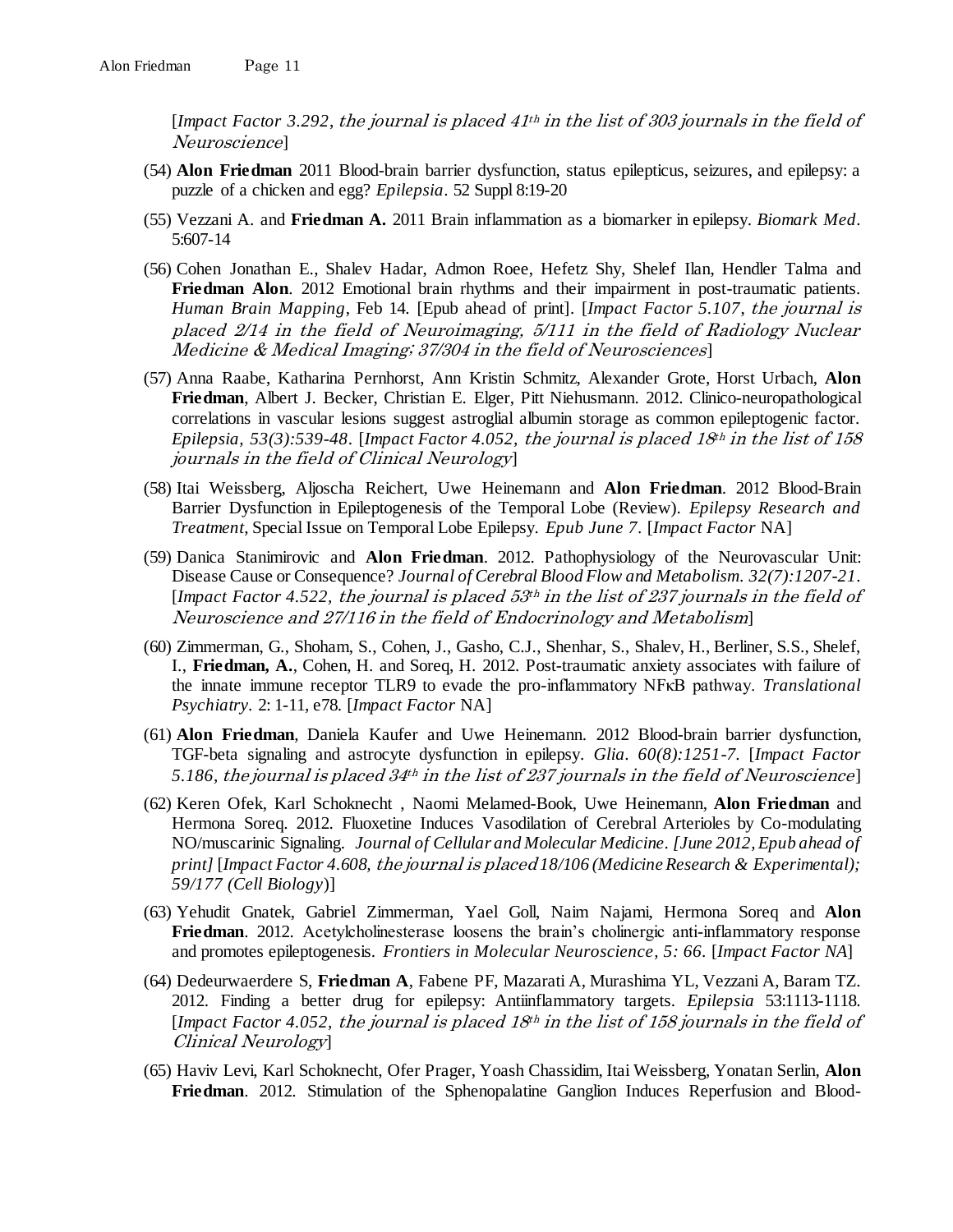Brain Barrier Protection in the Photothrombotic Stroke Model. PlosOne *Epub Jun 22.* [*Impact Factor 4.092, the journal is placed*  $12<sup>th</sup>$  *in the list of 85 journals in the field of Biology* 

- (66) Lev Pavlovsky, Yifat Bitan, Hadar Shalev, Yonatan Serlin and **Alon Friedman**. Stress-Induced Altered Cholinergic-Glutamatergic Interactions in the Mouse Hippocampus. *Brain Research,* 1472:99-106
- (67) Lapilover EG, Lippmann K., Salar S., Maslarova, A., Dreier JP, Heinemann, U and **Friedman, A.** (2012) Peri-infarct Blood-Brain Barrier Dysfunction Facilitates Induction of Spreading Depolarization Associated with Epileptiform Discharges. *Neurobiology of Disease,* 48(3):495-506*.*  [Impact Factor -5.403, the journal is placed 88th in the list of 212 journals in the field of Neuroscience]
- (68) Oliver Braganza, Peter Bedner, Kerstin Hüttmann, Elena von Staden, Jacqueline Trotter, **Alon Friedman**, Gerald Seifert, Christian Steinhäuser. (2012) Albumin is taken up by hippocampal NG2 cells and astrocytes and transiently decreases astrocytic gap junction coupling. *Epilepsia,* 53:1898- 906. [*Impact Factor 4.052,* the journal is placed 18th in the list of 158 journals in the field of Clinical Neurology]*.*
- (69) Federica Frigerio, Angelisa Frasca, Itai Weissberg, Sara Parrella, **Alon Friedman**, Annamaria Vezzani and Francesco Noe. (2012) Long lasting pro-ictogenic effects induced in vivo by rat brain exposure to serum albumin in the absence of concomitant pathology. *Epilepsia,* 53:1887-97. [*Impact Factor 4.052,* the journal is placed 18th in the list of 158 journals in the field of Clinical Neurology]*.*
- (70) Joan Abbott and **Alon Friedman**. Overview and Introduction: The blood-brain barrier in health and disease'. (2012) *Epilepsia, Special Issue on Blood-brain barrier in Neurological Diseases (Editor Alon Friedman), 53 (S6): 1-6* [*Impact Factor 4.052,* the journal is placed 18th in the list of 158 journals in the field of Clinical Neurology]*.*
- (71) Maren K. L. Winkler, Yoash Chassidim, Svetlana Lublinsky, Gajanan S. Revankar, Sebastian Major, Eun-Jeung Kang, Ana I. Oliveira-Ferreira, Johannes Woitzik, Nora Sandow, Michael Scheel, **Alon Friedman** and Jens P. Dreier. (2012). Impaired neurovascular coupling to ictal epileptic activit and spreading depolarization in a patient with subarachnoid hemorrhage: Possible link to blood-brain barrier dysfunction. *Epilepsia, Special Issue on Blood-brain barrier in Neurological Diseases (Editor Alon Friedman), 53 (S6): 22-30* [*Impact Factor 4.052,* the journal is placed 18th in the list of 158 journals in the field of Clinical Neurology]*.*
- (72) Shoknecht, Karl, Gabi, Szendro, Eifargan, Gal, **Friedman, Alon**, and Shelef, Ilan. Detection of cerebral hyperperfusion syndrome after carotid endarterectomy with CT perfusion. *Journal of Neuroimaging, J Neuroimaging.* Nov 19.
- (73) Schmitz AK, Grote A, Raabe A, Urbach H, **Friedman A**, von Lehe M, Becker AJ, Niehusmann P. Albumin storage in neoplastic astroglial elements of gangliogliomas. *Seizure*. (2012). S1059- 1311(12)
- (74) Eun-Jeung Kang, Sebastian Major, Devi Jorks, Clemens Reiffurth, Nikolas Offenhauser, **Alon Friedman**, and Jens Dreier. (2013) Blood-brain barrier opening to large molecules does not imply blood-brain barrier opening to small ions. *Neurobiol Dis;52:204-18* [Impact Factor -5.403, the journal is placed 88th in the list of 212 journals in the field of Neuroscience]
- (75) Yoash Chassidim, Ronel Veksler, Svetlana Lublinsky, GabyS Pell, **Alon Friedman** and Ilan Shelef. (2013). Quantitative Imaging Assessment of BBB Permeability in Humans. *Fluids Barriers CNS*. 7;10(1):9.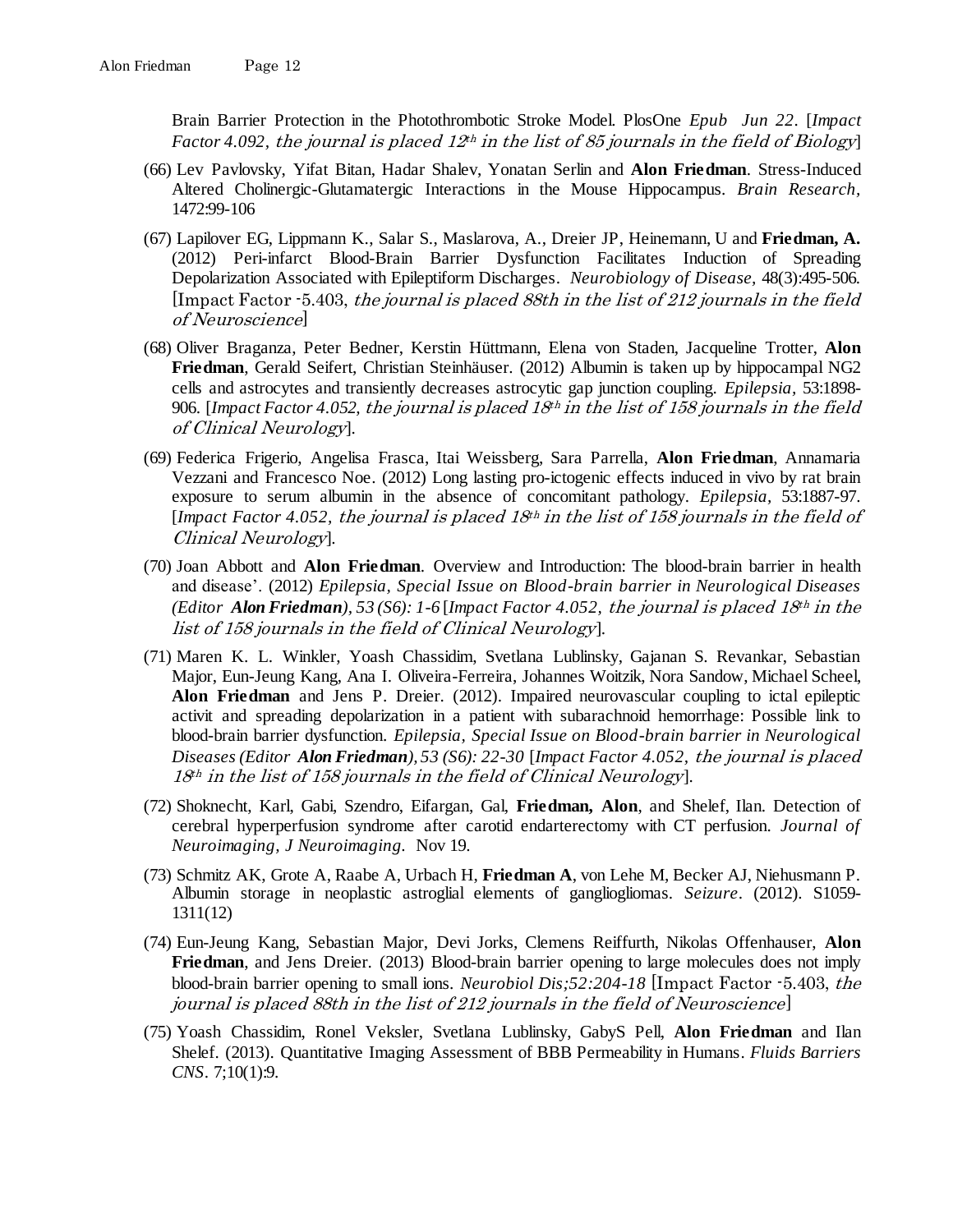- (76) Anna Maslarova, Seda Salar, Ezequiel Lapilover, Alon Friedman, Rüdiger W. Veh and Uwe Heinemann. (2013) Increased susceptibility to acetylcholine in the entorhinal cortex of pilocarpinetreated rats involves alterations in KCNQ channels. *Neurobiology of Disease*, Neurobiol Dis. 56:14- 24. [Impact Factor -5.403, the journal is placed 88th in the list of 212 journals in the field of Neuroscience]
- (77) Yonatan Serlin, Geva Tal. Yoash Chassidim, Yisrael Parmet, Oren Tomkins, Boris Knyazer, **Alon Friedman**\*, Jaime Levy. (2013) Novel Fluorescein Angiography-Based Computer-Aided Algorithm for Assessment of Retinal Vessel Permeability. \*Corresponding author. PlosOne 8(4) e61599*.*
- (78) O. Chai, A. Sommer, G. Zimmerman, H. Soreq, **A. Friedman**, T. Bdolah-Abram, I. Aroch, M.H. Shamir. (2013) Acetylcholinesterase activity in the cerebrospinal fluid of dogs with seizures. The Veterinary Journal. *198(1):292-4.*
- (79) Fassler M, Weissberg I, Levy N, Diaz-Griffero F, Monsonego A, **Friedman A**, Taube R. (2013) [Preferential lentiviral targeting of astrocytes in the central nervous system.](http://www.ncbi.nlm.nih.gov/pubmed/24098426) PLoS One 8(10):e76092.
- (80) Rotem Saar-Ashkenazy, Jonathan E. Cohen, Jonathan Guez, Chris Gasho, Ilan Shelef, **Alon Friedman**, and Hadar Shalev. (2014) Reduced Corpus-Callosum Volume in Posttraumatic Stress Disorder Highlights the Importance of Interhemispheric Connectivity for Associative Memory. Journal of Traumatic Stress, February 2014, 1-19.
- *(81)* Guy Bar-Klein, Luisa P. Cacheaux, Lyn Kamintsky, Ofer Prager, Itai Weissberg, Karl Schoknecht, Paul Cheng, Soo Young Kim, Lydia Wood, Uwe Heinemann, Daniela Kaufer and **Alon Friedman.** (2014) [Losartan prevents acquired epilepsy via TGF-β signaling suppression.](http://onlinelibrary.wiley.com/doi/10.1002/ana.24147/abstract) Annals of Neurology, 75(6):864-75
- (82) Shai Shrot, Erez Ramaty, Yoav Biala, Guy Bar-Klein, Moshe Daninos**,** Lyn Kamintsky**,** Igor Makarovsky, Liran Stadlander, Yossi Rosman, Amir Krivoy, Ophir Layon, Michael Kasirer, **Alon Friedman** and Yoel Yaari. (2014) Prevention of Organophosphate-Induced Chronic Epilepsy by Early Benzodiazepine Treatment, *Toxicology*, *2014* 323:19-25
- (83) Seda Salar, Itai Weissberg, Liron Sheintuch, Anna Maslarova, Kristina Lippmann, Julia Nichtweiss, Wolfram S. Kunz, Zamir Shorer, Alon Friedman and Uwe Heinemann. (2014) Bloodbrain barrier dysfunction can contribute to pharmacoresistance of seizures. Epilepsia 55(8):1255-63.
- (84) Yael Merbl, Adi Sommer, Orit Chai, Itamar Aroch DVM, Gabi Zimmerman PhD, **Alon Friedman**, Hermona Soreq and Merav H. Shamir . (2014) Tumor necrosis- $\alpha$  and interleukon-6 concentrations in Cerebro-Spinal Fluid of dogs following seizures. Journal of Veterinary Internal Medicine 28(6):1775-1781*.*
- (85) Karl Schoknecht, Ofer Prager, Udi Vazana, Lyn Kamintsky, Denise Harhausen, Marietta Zille, Lena Figge, Yoash Chassidim, Eyk Schellenberger, Richard Kovács, Uwe Heinemann, **Alon Friedman**. (2014) Monitoring stroke progression: in-vivo imaging of cortical perfusion, bloodbrain barrier permeability, and cellular damage in the rat photothrombosis model. *J Cerebral Blood Flow and Metabolism,* 34:1791-801
- (86) Itai Weissberg , Ronel Veksler, Lyn Kamintsky, Rotem Saar-Ashkenazy, Dan Z Milikovsky, Ilan Shelef and Alon Friedman. (2014) Imaging Blood-Brain Barrier Dysfunction in American Football Players. *JAMA Neurology*, 71:1453-5.
- (87) Guy Bar-Klein, Evyatar Swissa, Lyn Kamintsky, Tawfeeq Shekh-Ahmad, Rotem Saar-Ashkenazy, Yechiel Hubary, Shai Shrot, Liran Stetlander, Arik Eisenkraft, **Alon Friedman**, and Meir Bialer (2014) *sec-*Butyl-propylacetamide (SPD) and two of its stereoisomers rapidly terminate paraoxoninduced status epilepticus in rats. *Epilepsia* 55: 1953–1958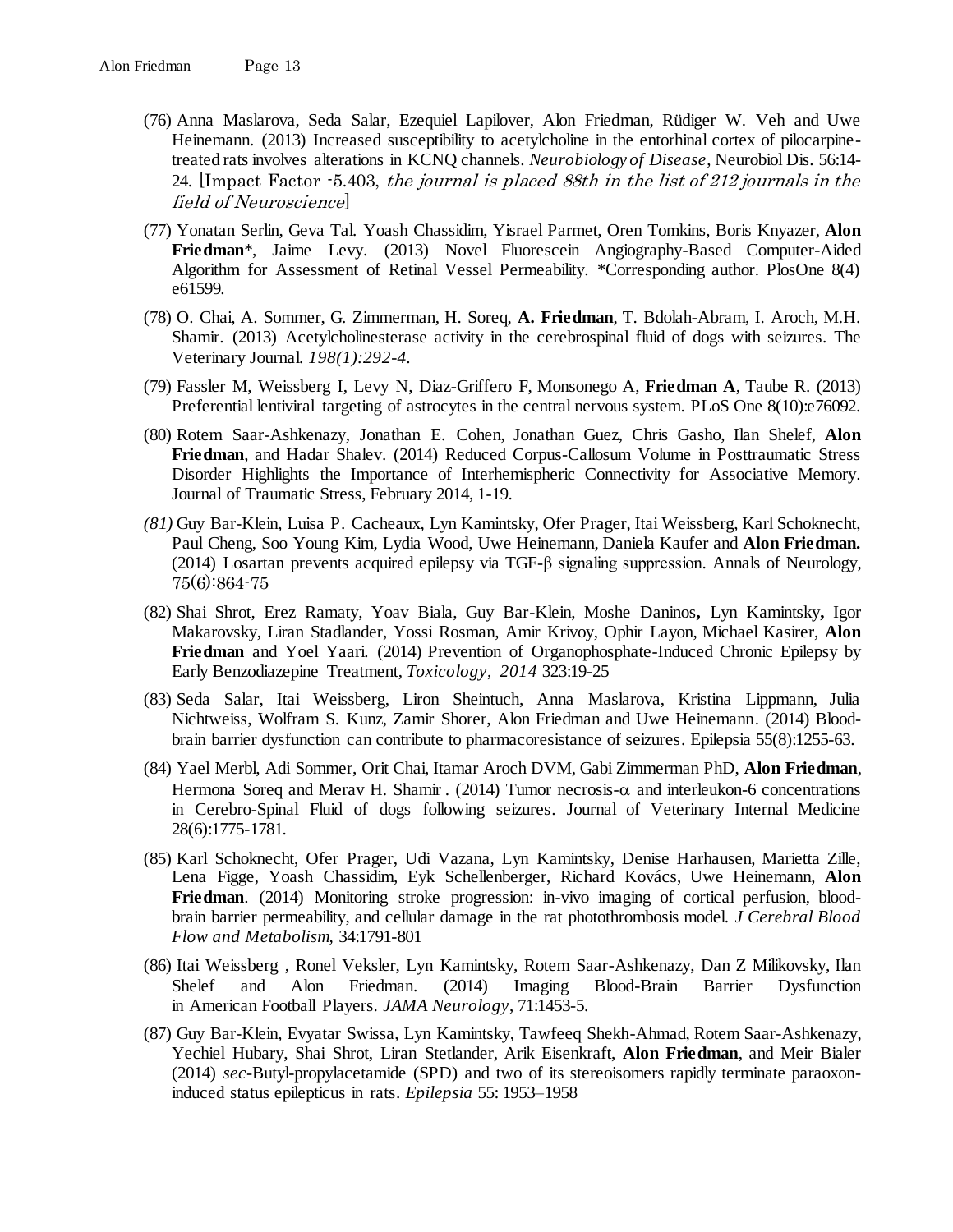- (88) **Alon Friedman**, Guy Bar-Klein, Yonatan Serlin, Yisrael Parmet, Uwe Heinemann and Daniela Kaufer. . (2014) Should losartan be administered following brain injury? Experts Rev Neurotherapeutics, 27:1-11
- (89) Ronel Veksler, Ilan Shelef and **Alon Friedman**. (2014) Blood-Brain Barrier Imaging in Human Neuropathologies. *Archives of Medical Research,* Nov. 29, [Epub ahead of print]*.*
- (90) **Neurocysticercosis: A natural human model of epileptogenesis.** Theodore E. Nash, Siddhartha Mahanty, Jeffrey A. Loeb, William H. Theodore, **Alon Friedman**, Josemir W. Sander, Gagandeep Singh, Esper Cavalheiro, Oscar H. Del Brutto, Osvaldo M. Takayanagui, Agnes Fleury, Manuela Verastegui, Pierre-Marie Preux, Silvia Montano, E. Javier Pretell, A. Clinton White Jr, Armando E. Gonzales, Robert H. Gilman and Hector H. Garcia. *Epilepsia*, December 2014
- (91) Yonatan Serlin, Ilan Shelf, Boris Knyzer and **Alon Friedman**. Anatomy and Physiology of the Blood-Brain Barrier. *Seminars Cell. Dev. Biology, Special issue (Ed. Alon Friedman) Accepted for publication*
- (92) Daniela Kaufer and **Alon Friedman**, Blood-brain barrier in health and disease. *Seminars Cell. Dev. Biology, Special issue (Ed. Alon Friedman) Accepted for publication*
- (93) [Sagy-Bross C](http://www.ncbi.nlm.nih.gov/pubmed/?term=Sagy-Bross%20C%5BAuthor%5D&cauthor=true&cauthor_uid=25533654)<sup>1</sup> , [Kasianov K,](http://www.ncbi.nlm.nih.gov/pubmed/?term=Kasianov%20K%5BAuthor%5D&cauthor=true&cauthor_uid=25533654) [Solomonov Y,](http://www.ncbi.nlm.nih.gov/pubmed/?term=Solomonov%20Y%5BAuthor%5D&cauthor=true&cauthor_uid=25533654) [Braiman A,](http://www.ncbi.nlm.nih.gov/pubmed/?term=Braiman%20A%5BAuthor%5D&cauthor=true&cauthor_uid=25533654) **[Friedman A](http://www.ncbi.nlm.nih.gov/pubmed/?term=Friedman%20A%5BAuthor%5D&cauthor=true&cauthor_uid=25533654)**, [Hadad N,](http://www.ncbi.nlm.nih.gov/pubmed/?term=Hadad%20N%5BAuthor%5D&cauthor=true&cauthor_uid=25533654) [Levy R.](http://www.ncbi.nlm.nih.gov/pubmed/?term=Levy%20R%5BAuthor%5D&cauthor=true&cauthor_uid=25533654) (20014) The role of Cytosolic Phospholipase A2  $\alpha$  in Amyloid Precursor Protein induction by amyloid beta1-42 - Implication for Neurodegeneration. [J Neurochem.](http://www.ncbi.nlm.nih.gov/pubmed/?term=he+role+of+Cytosolic+Phospholipase+A2%CE%B1+in+Amyloid+Precursor+Protein+induction+by+amyloid+beta1-42+-+Implication+for+Neurodegeneration) 2014 Dec 23. [Epub ahead of print]

## **III Books**

(1) Stress - From Molecules to Behavior: A Comprehensive Analysis of the Neurobiology of Stress Responses. Editors: Hermona Soreq, **Alon Friedman,** Daniela Kaufer, Wiley, 2009.

#### **IV Chapters in books**

- (1) Gutnick, M.J. and **Friedman, A.** 1986, Synaptic and intrinsic mechanisms of synchronization and epileptogenesis in the neocortex. Exp. Brain Research suppl. 14: 327-335.
- (2) Kaufer, D., **Friedman, A.**, Sternfeld, M., Seidman, S., Beeri, R. Andres, C., and Soreq, H. 1996, Central and peripheral consequences of cholinergic imbalance in Alzheimer's disease. In: Alzheimer Disease: From Molecular Biology to Therapy. Eds: R. Becker and E. Giacobini. Birkahauser, Boston Inc. pp. 153-158.
- (3) Soreq, H., Kaufer, D., **Friedman, A.** and Glick, D. 2000, "Blood-Brain-Barrier Modulation and Low-Level Exposure to Xenobiotics". In: Chemical Warfare Agents: Low Level Toxicity". S.M. Somani and J.A. Romano, Eds., CRC Press, Boca Raton, FL pp. 121-144.
- (4) Soreq, H., Kaufer, D., Shelef, I., Golan, H., Tomkins, O., Glick, D., Reichenthal, E. and **Friedman, A.** 2002, The molecular biology of Blood Brain Barrier disruption under stress. In: Brain Disease: Therapeutic strategies and repair. O. Abramsky, A. Miller and G. Said, Eds., Martin Dunitz, Publishers, pp. 231-238.
- (5) Avivi, E., Tomkins, O., Korn, A., Pavlovsky, L., Shelef, I. and **Friedman, A.** 2004, Persistent Blood-Brain-Barrier Disruption in Humans: A Window to Neurodegenerative Diseases, In: Silman, I., Fisher, A., Anglister, L. Michaelson, D. and Soreq, H. (eds.) *Cholinergic Mechanisms,* Taylor & Francis, London. pp. 423 – 429.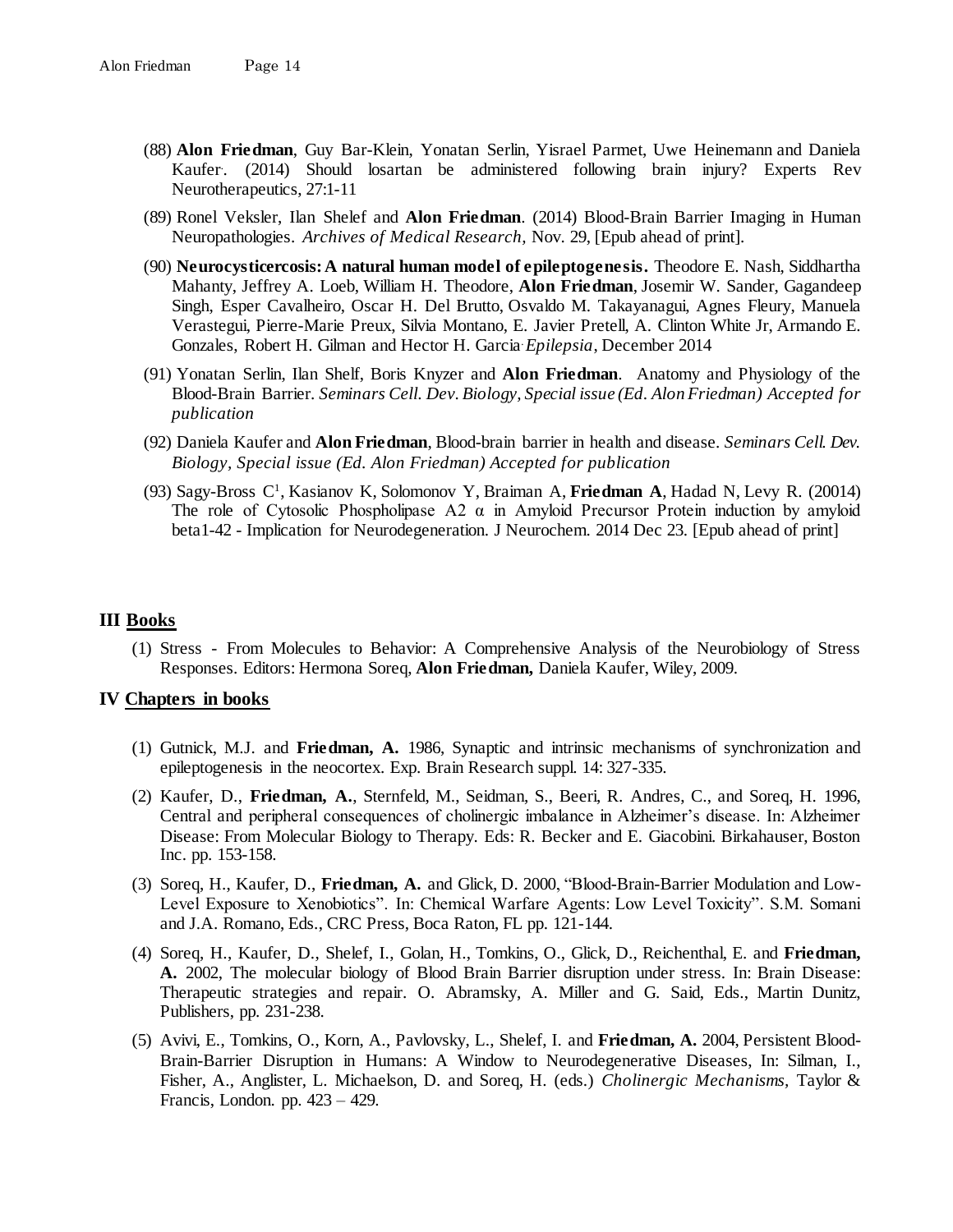- (6) Browne, R.O., Pavlovsky, L., and **Friedman, A.** 2004, Muscarinic Neuromodulation in the Hippocampus and Parahippocampal Region. In: Silman, I., Fisher, A., Anglister, L. Michaelson, D. and Soreq, H. (eds.) *Cholinergic Mechanisms,* Taylor & Francis, London. pp. 499-507.
- (7) **Alon Friedman** and Lev Pavlovsky, 2009. The Cholinergic Model for PTSD: From acute stress to PTSD, From Neuron to Network and Behavior. In: STRESS: from molecules to behavior. A comprehensive analysis of the neurobiology of stress responses. Soreq, H., **Friedman, A.** and Kaufer. D (eds.) Chap 15. Pp. 283-296.
- (8) Jonathan E. Cohen, Gabriel Zimmermann, **Alon Friedman** and Hermona Soreq. 2012. Genomic implications of anticholinesterase sensitivities. Anticholinesterase Pesticides: Metabolism, Neurotoxicity and Epidemiology. Editors: Tetsuo Satoh and Ramesh C. Gupta. John Wiley, *in press*.
- (9) **Alon Friedman** and Uwe Heinemann. 2012. Role of blood-brain barrier injury in epileptogenesis. Jasper's Basic Mechanisms of the Epilepsies. Editors: Jeffrey L. Noebels, Massimo Avoli, Michael A. Rogawski, Richard W. Olsen and Antonio V. Delgado-Escueta, Summary published in *Epilepsia*, 51 (Suppl. 5): 34, 2010.
- (10) Yoash Hassidim, Ofer Prager, Ilan Shelf and **Alon Friedman**. 2012. Assessment of Blood-brain barrier breakdown. In: Animal Models of Acute Neurological Injuries. Jun Chen, Xio-Ming Xu, Zao C. Xu and John H. Zhang (Eds.) Humana Press, Colune 1, pp. 401-5.
- (11) **Alon Friedman** and Mireille Lerner-Natoli. 2012. Targtes for antiepileptogenesis: blood-brain barrier and angiogenesis. Therapeutic targets and perspectives in the pharmacological treatment of epilepsy. Editor: Holger Lerche and Heidrun Potschka. UNI-MED Science, *in-press*.

## **V Unrefereed professional articles and publications**

(1) Korn, A. and **Friedman, A.** 1999, Intraoperative Monitoring: Clinical Guidelines, The Israel Society for Clinical Neurophysiology.

## 8. **Lectures and Presentations:**

## **I Invited lectures at conferences/meetings:**

1997 The Blood-Brain Barrier and StressChronic Fatigue Syndrome, Dublin, Ireland.

1998 Molecular and Electrophysiological Modulations following Stress and Anticholinesterases, European Society for Neurochemistry, St. Petersburg, Russia.

1998 Molecular Neurophysiology of Central Cholinergic Mechanisms, Symposium on Cholinergic Mechanisms, Arcachon, France.

2001 Blood Brain-Barrier Disruption in Humans. Blood-Brain Barrier Mechanisms from Molecule to Patient, Tasmania, Australia.

2002 Blood Brain-Barrier Disruption in Humans is Associated with Abnormal Cortical Theta Rhythm Generation: The Potential Involvement of Acetylcholinesterase. XIth international symposium on cholinergic mechanisms - function and dysfunction & 2nd misrahi symposium on neurobiology, St. Moritz, Switzerland.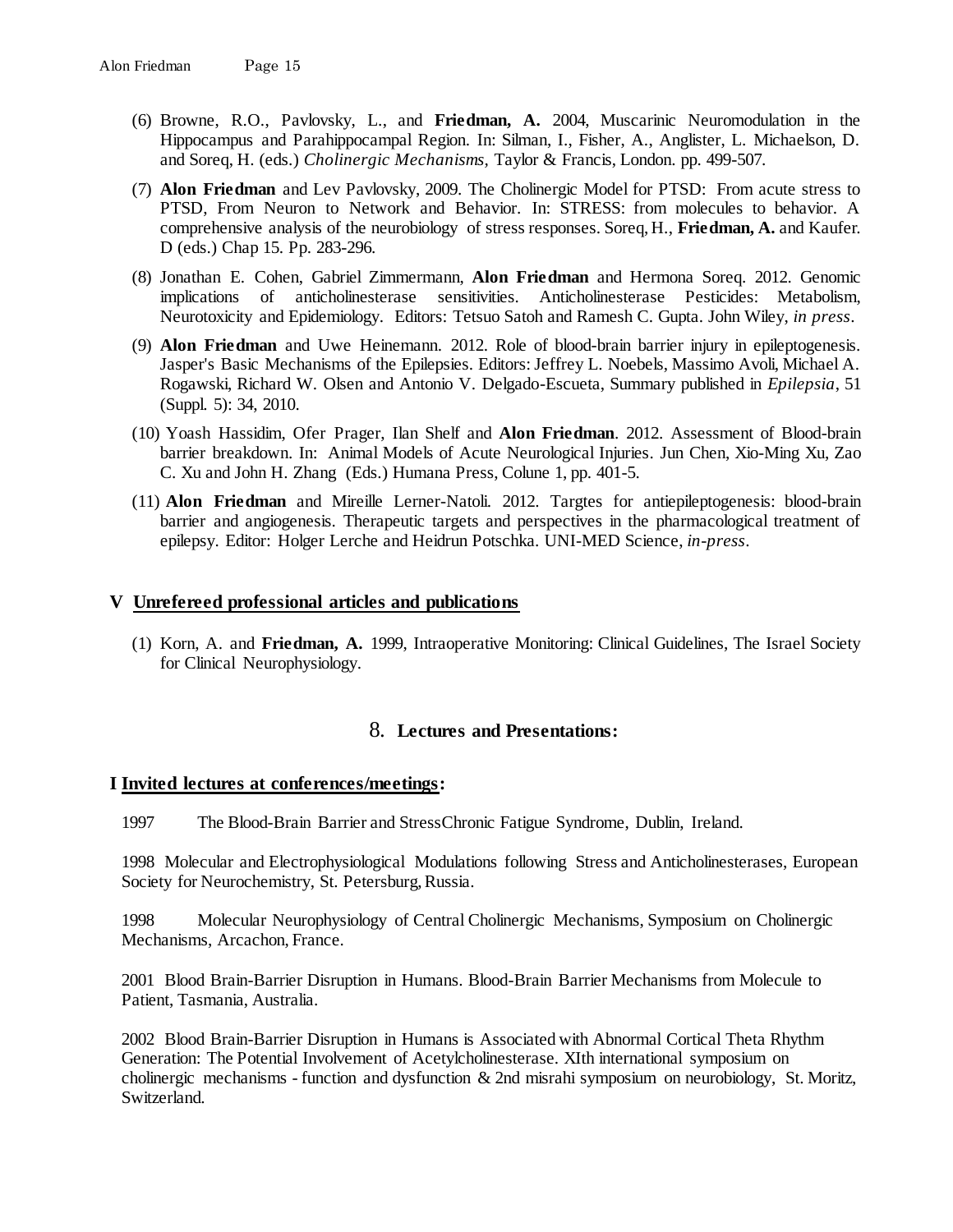2002 Low-Resolution Brain Electromagnetic Tomography (LORETA): Use in Epilepsy and Related Disorders, 11th European Congress of Clinical Neurophysiology. Barcelona, Spain.

2002 Blood-Brain-Barrier Disruption in Humans: Physiological Correlates, Fifth Symposium, Signal Transduction in the Blood-Brain-Barriers, Potsdam, Berlin, Germany.

2003 Electrophysiological Responses to Cortical Blood-Brain-Barrier Disruption, Sixth Symposium, Signal Transduction in the Blood-Brain-Barriers, Szeged, Hungary.

2004 Glial-Neuronal Interactions in the Blood-Brain Barrier Disrupted Cortex. Seventh Symposium, Signal Transduction in the Blood-Brain-Barriers, Potsdam, Berlin, Germany.

2004 "Pathophysiology of the Neurovascular Unit: Lessons from Imaging". Biomillenium Conference, Cappadocia, Turkey.

2006 The role of the blood-brain barrier in epileptogenesis. 7th European congress on epileptology, Helsinki.

2006 Neuronal-Glial interactions in brain injury. 15th World Congress of Pharmacology Beijing, China.

2006 Mechanisms underlying epileptogenesis in the injured cortex. 1st North American Regional Epilepsy Congress.Annual Meetings of the American Epilepsy Society & Canadian League against Epilepsy. San Diego, California

2006 Molecular, physiological and clinical consequences of blood-brain barrier disruption. Eighth Symposium, Signal Transduction in the Blood-Brain-Barriers, June 2006, Salzburg, Austria.

2007 Altered blood-brain communication and neural dysfunction in the stressed brain. 9th Neuroscience International Winter Conference, March, 2007, Soelden, Austria.

2007 The role of the blood-brain barrier in the pathogenesis of neurological disorders: evidence from human and animal studies. CVB Meeting, June, 2007, Ottawa.

2007 Imaging the Blood-brain barrier in animals and humans. Satellite Workshop on surrogate markers of BBB disruption. CVB Meeting, June, 2007, Ottawa.

2007 Blood-brain barrier as a target for therapeutic intervention. 27th International Epilepsy Meeting, July, 2007, Singapore.

2007 The Neurovascular Unit in Epileptogenesis: From bed-side to bench and back. Michael Prize Lecture. 27th International Epilepsy Meeting, July, 2007, Singapore.

2007 The Neurovascular Unit in Epilepsy. Weitzman Institute, September, 2007, Rechovot.

2008 Identifying BBB dysfunction and leaks in patients.Blood-Brain BarrierConsortium Club Symposium : 'The Human Blood-Brain Barrierand Blood-Retinal Barriers', April 2008, Hodgkin Building, King's College Guy's Campus, London.

2008 The Blood-brain barrier during epileptogenesis. 7th Dutch Endo-Neuro-Psycho Meeting. June 2008, Doorwerth, The Netherlands.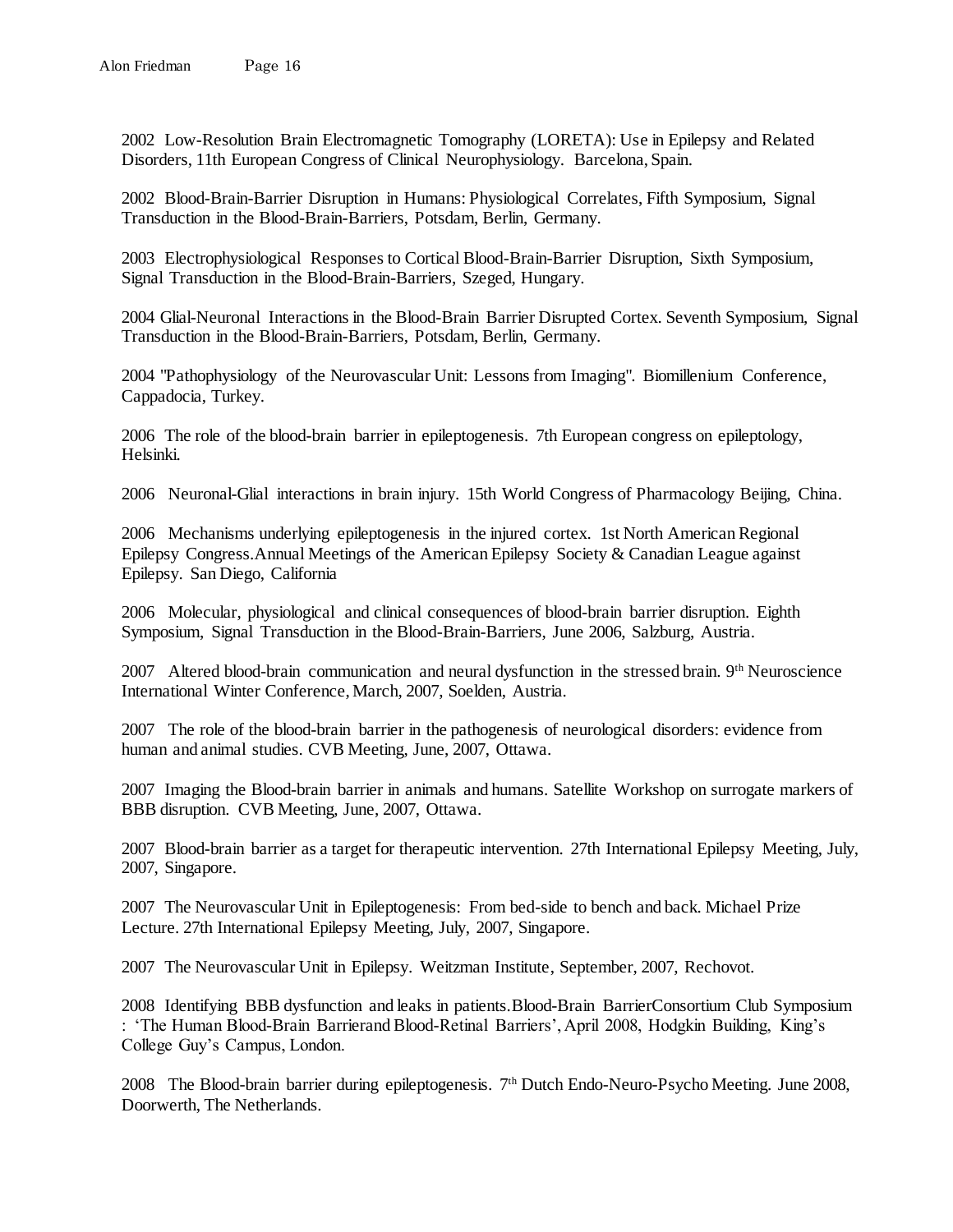2008 The Blood-Brain Barrier in Epileptogenesis, Advanced International Course; Bridging Basic with Clinical Epilepsy, Venice International University, July-August 2008, San-Servolo, Italy.

2008 The Neurovascular Unit in Epileptogenesis: From Bedside to the Bench and Back. The Michael Prize Symposium, European Epilepsy Meeting, September, 2008, Berlin, Germany.

2008 Astrocytic-Neuronal Interactions in Epileptogenesis, European Epilepsy Meeting, September, 2008, Berlin, Germany.

2008 The Neurovascular Unit in Epileptogenesis, The American Epilepsy Society Meeting, December, 2008,Seattle Washington.

2009 Impairedastrocytic gene expression patterns due to aberrant TGF-beta receptor signaling in neocortical epileptogenesis. 28th International epilepsy Congress, Budapest, Hungary.

2009 TGFβsignaling in epilepsy. 28th International epilepsy Congress, July 2009, Budapest, Hungary. 2009 Rationality and Neuroscience.A workshop organized by the Berlin-Brandenburg Academy and the Israel Academy. December 2009, Berlin.

2009 Hippocampal Cholinergic Dysfunction in Epilepsy: New and Classical roles for an old player? International symposium on hippocampal function and dysfunction, December, 2009, Berlin, Germany.

2010 Blood-brain barrier breakdown in neurological disorders: from bed-side to bench and back. USGEB Annual Meeting 2010"Frontiers in Human Biology ", February 2010, Palazzo Congressi, Lugano, Switzerland.

2010 Blood-brain barrier in stroke and its role in epileptogenesis. Gordon Conference, June 2010.

2010 Blood-brain barrier breakdown and brain dysfunction. 9th european congress on epileptology, June 2010, Rhodes.

2010 K+-buffering via Kir channels is reduced in seizure-induced blood-brain-barrier disruption. 9th european congress on epileptology, June 2010, Rhodes.

2010 Blood-brain barrier and inflammation in epileptogenesis.1<sup>st</sup> meeting on Immunity and Inflammation in Epilepsy, September 2010, Milan.

2011 Blood-brain barrier dysfunction and epileptogenesis.3rd London Colloquium on Status Epilepticus.April 2011, Oxford.

2011 BBB dysfunction, epileptogenesis and neurodegeneration: a puzzle of a chicken and eggs? Speaker and Chair the session on "Neurodegeneration and BBB functionality" Conference on Cerebral Vascular Biology (CVB).June 2011, Leiden.

2011 Modulating BBB permeability: Why is it that difficult and do we want it? 14th Symposium on Signal Transduction in the Blood-Brain Barriers. September 2011, Istanbul.

2011 The blood-brain barrier in health and chronic neurodegenerative disorders. 24th European College of Neuropharmacology. September 2011, Paris.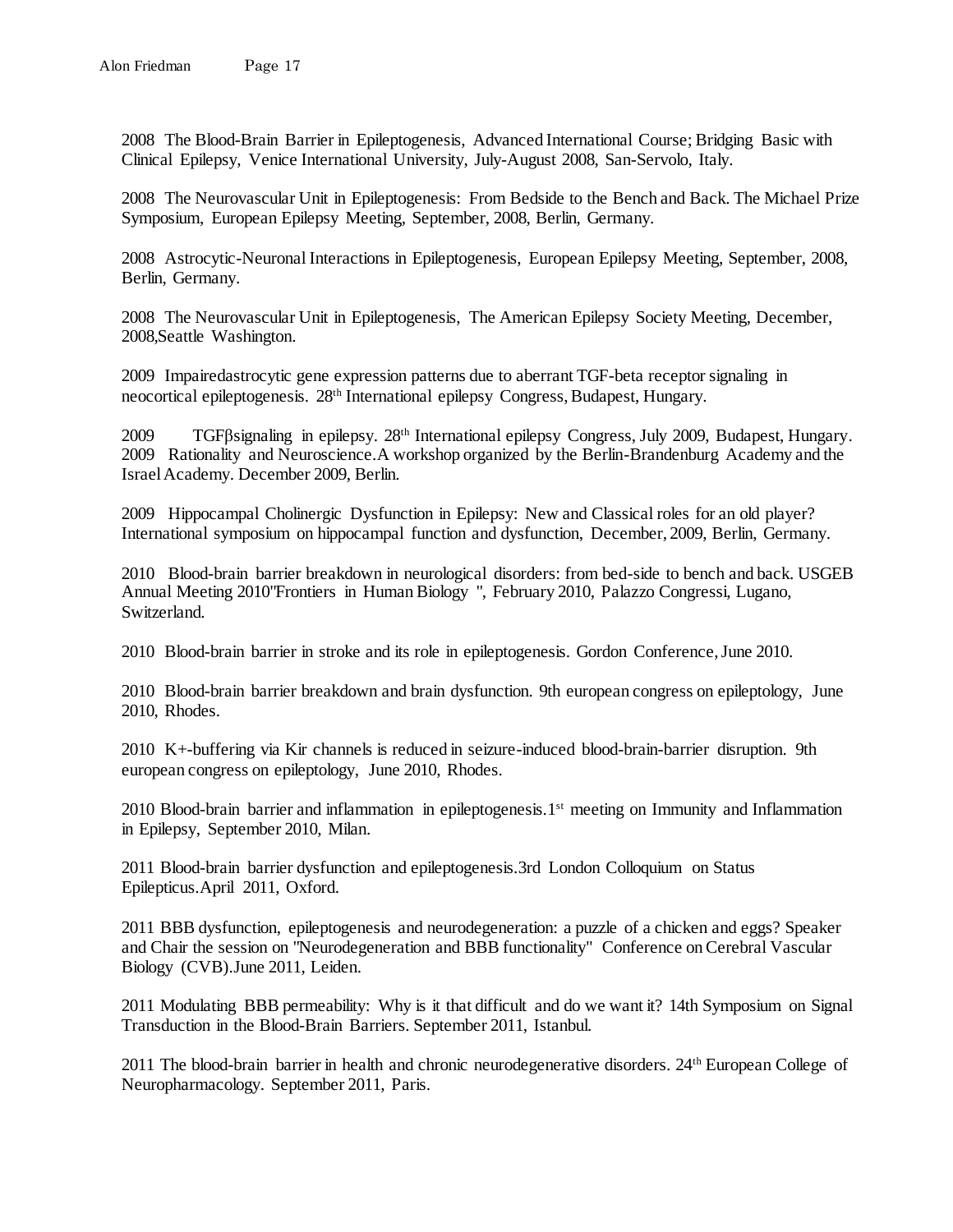2012 The blood-brain barrier in neurological diseases. 4th France-Israel binational Conference.March 2012, Aussois, France.

2012 Blood-brain barrier failure: mechanisms and implications. Versailles International Neurointensive Care Symposium (VINCS). June 2012, Versailles, France.

2012 Blood-brain barrier and epilepsy. Swedish Epilepsy Society (Swedish chapter of ILAE) autumn course "bridging clinical and preclinical epileptology" November 2012, Lund, Sweden.

2013 10<sup>th</sup> international meeting on cerebrovascular biology (CVB). June, Montreat, Canada.

2013 30th Epileptogenesis: cells, molecules and the blood brain barrier. International Epilepsy Congress, June, Montreal, Canada.

2013 Imaging Blood-Brain Barrier in Pathology. Sixteenth International Symposium Signal Transduction in the Blood-Brain Barriers. Sümeg, Hungary.

2014 The 11th European Congress on Epileptology, Imaging blood-brain barrier dysfunction as a biomarker for epileptogenesis. July 2014, Stockholm.

2014 Blood-brain barrier dysfunction and neuronal hyper-excitability: the chicken and egg dilemma? 17<sup>th</sup> International Symposium Signal Transduction in the Blood-Brain Barriers. Dublin, Ireland.

## **II Selected Presentations at Meetings:**

- (1) Barkai, E. **Friedman**, **A.**, Lobel-Yaakov, R. and Gutnick, M.J. 1985, Synchronous paroxysmal dyscharges in neocortical slices from chemically kindled rats. Soc. Neurosci. Abst. 11: 1314.
- (2) **Friedman**, **A.** and Gutnick, M.J. 1987, Burst generation in EGTA-injected neurons. Second World Congress of Neuroscience.
- (3) **Friedman**, **A.** and Gutnick, M.J. 1987, Role of intracellular caclium in determininig the firing properties of neocortical neurons. 9th InternationsBiophysica Congress, Jerusalem.
- (4) Gutnick, M.J. and **Friedman**, **A.** 1987, Intracellular injection of calcium chelators induce burst generation in neocortical neurons. Soc. Neurosci. Abst. 13.
- (5) **Friedman**, **A.** and Gutnick, M.J. 1989, Calcium activated, sodium dependent depolarizing after potentials in neocortical neurons. Pflug. Archive, 413: R22.
- (6) Barkai E., **Friedman**, **A.** and Gutnick, M.J. 1989, 4AP-induced neocortical synchronization in the presence of inhibition. Pflug. Archive, 413: R23.
- (7) **Friedman**, **A.** and Gutnick, M.J. 1989, Calcium-activated, sodium dependent depolarizing afterpotentials in neocortical neurons. Pflug. Archive, 413: R22.
- (8) Chagnac-Amitai, Y., **Friedman**, **A.**, Connors, B.W. and Gutnick, M.J. 1990, Dendritic spike generation in neocortical neurons in-vitro. 13th Annual Meeting of the European Neurosci. Assoc.
- (9) Gutnick, M.J., **Friedman**, **A.** White, E.L. and Segev, I. 1990, Influence of spine dimensions on synaptic processing: detailed compartmental model of an EM reconstructed spiny stellate cell in mouse barrel cortex. 13th Annual Meeting of the European Neurosci. Assoc.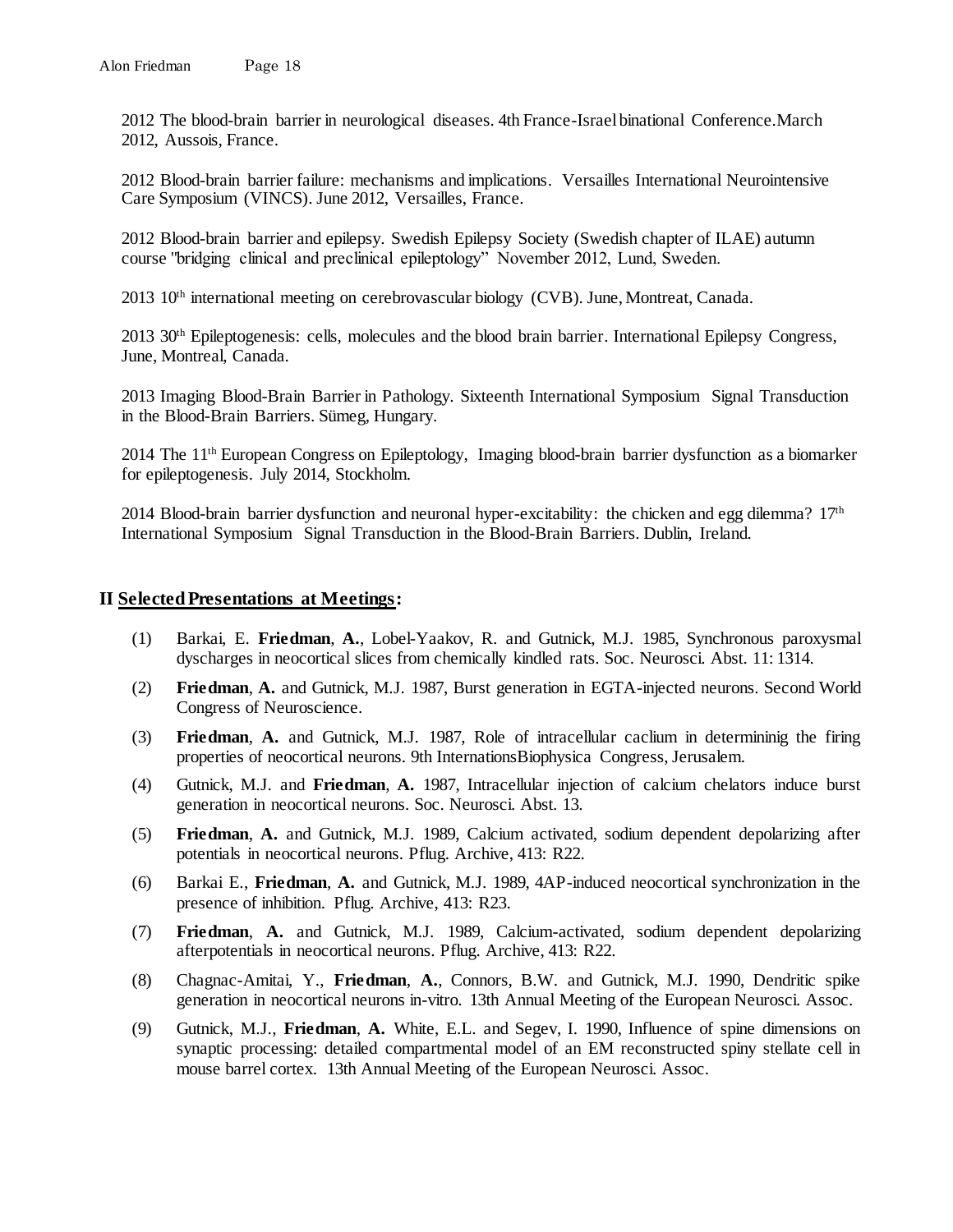- (10) Amitai, Y., **Friedman**, **A.**, Connors, B.W. and Gutnick, M.J. 1991, Dendriticelectrogenesis in neocortical neurons in vitro. 21st Annual Meeting of the Society for Neurosciences.
- (11) Reuveni, I., **Friedman**, **A.**, and Gutnick, M.J. 1992, Non-homogeneous distribution of calcium electrogenesis along the dendrites of neocortical pyramidal neurons. 22nd Annual Meeting of the Society for Neurosciences.
- (12) **Friedman**, **A.**, Melamed, I. and Reichenthal, E. 1993, High mental function disturbances as a first presentation of brain tumors. The second Israeli Neuroscience Meeting, Eilat. Abstracts 67.
- (13) Fleidervish, I., **Friedman**, **A.** and Gutnick, M.J. 1994, Slow inactivation of transient and persistent sodium currents in neocortical neurons. Soc. Neurosc. Abs. 20(1-2): 727.
- (14) Fleidervish, I., **Friedman**, **A.** and Gutnick, M.J. 1994, Slow Na channel inactivation underlies cumulative slow adaptation of neuronal firing in guinea-pig and mouse neocortical slices in vitro. J. Physiol. 481P:43P-44P.
- (15) Fleidervish, I., **Friedman**, **A.** and Gutnick, M.J. 1995,Slowinactivation of transient and persistent sodium currents in neocortical neurons. Israel J. Med. Sci. 31:
- (16) Kaufer-Nachum, D., **Friedman**, **A.**, Tur-Kaspa, I., Shemer, J., and Soreq, H. 1995, Ex-Vivo brain slices as a model system for molecular neurobiology-electrophysiology studies. Israel J. Med. Sci. 31: 755.
- (17) Andre, C. Beeri, R., **Friedman**, **A.**, Timberg, R., Shani, M. and Soreq, H. 1995, Transgenic motoneuron acetylcholinesterase induces congenital neuromuscular impairments in mice. Israel J. Med. Sci. 31: 755.
- (18) Kaufer, D., **Friedman**, **A.**, and Soreq, H. 1996, Transcriptionally regulated shutoff of cholinergic neurotransmission following cholinergic hyper-activation. Israel J. Med. Sci. 32: S47.
- (19) Melamed, I., Cohen, A., **Friedman**, **A.**, Zucker, G., Merkin, V., Yosefovich, T., Alushin, A. and Reichenthal, E. 1999, Intraoperative evaluation of spinal canal using flexible fiberscope. The tri National meeting of the Israeli, German and Finnish Neurosurgical Societies.
- (20) **Friedman**, **A.**, Tomkins, O., Shelef, I., Golan, H., Kaufer D. and Soreq, H. 2000, Molecular and imaging analyses reveal compromised blood-brain barrier in neurological patients under stress. Neuroscience Letters, Suppl. 55: S17.
- (21) Tomkins, O., Avivi, E., Shelef, I. and **Friedman**, **A.** 2000, New Method for Quantifying Blood-Brain-Barrier Permeability Changes Using Computerized Tomography in Humans. Neuroscience Letters, Suppl. 55: S56.
- (22) Golan, H., Shelef, I., Korn, A. and **Friedman**, **A.** 2000, Primary Pathological Blood-Brain-Barrier May UnderlyNeurologcial Signs and Symptoms in Humans. Neuroscience Letters, Suppl. 55: S21.
- (23) Korn, A., Golan, H., and **Friedman**, **A.** 2002, Focal Abnormal Electroencephalography in Post-Concussion Patients: Correlations with Brain Imaging and LORETA. P19-09. The European Clinical 11th European Congress of Clinical Neurophysiology, Barcelona.
- (24) Seiffert, E., Heinemann U. and **Friedman, A.** 2003, Electrophysiological responses to cortical blood-brain-barrier disruption. 5th meeting of the German Neuroscience Society, Goettingen.
- (25) Shelef I, Kaufer D, Korn A, Golan H, Soreq H, Shroff M, Tomkins O, and **Friedman**, **A.** 2004, Quantified contratenhancment in CT correlation with degree of Blood Brain Barrier disruption of the human brain, 42nd Annual Meetingof the American Society of Neuroradiology.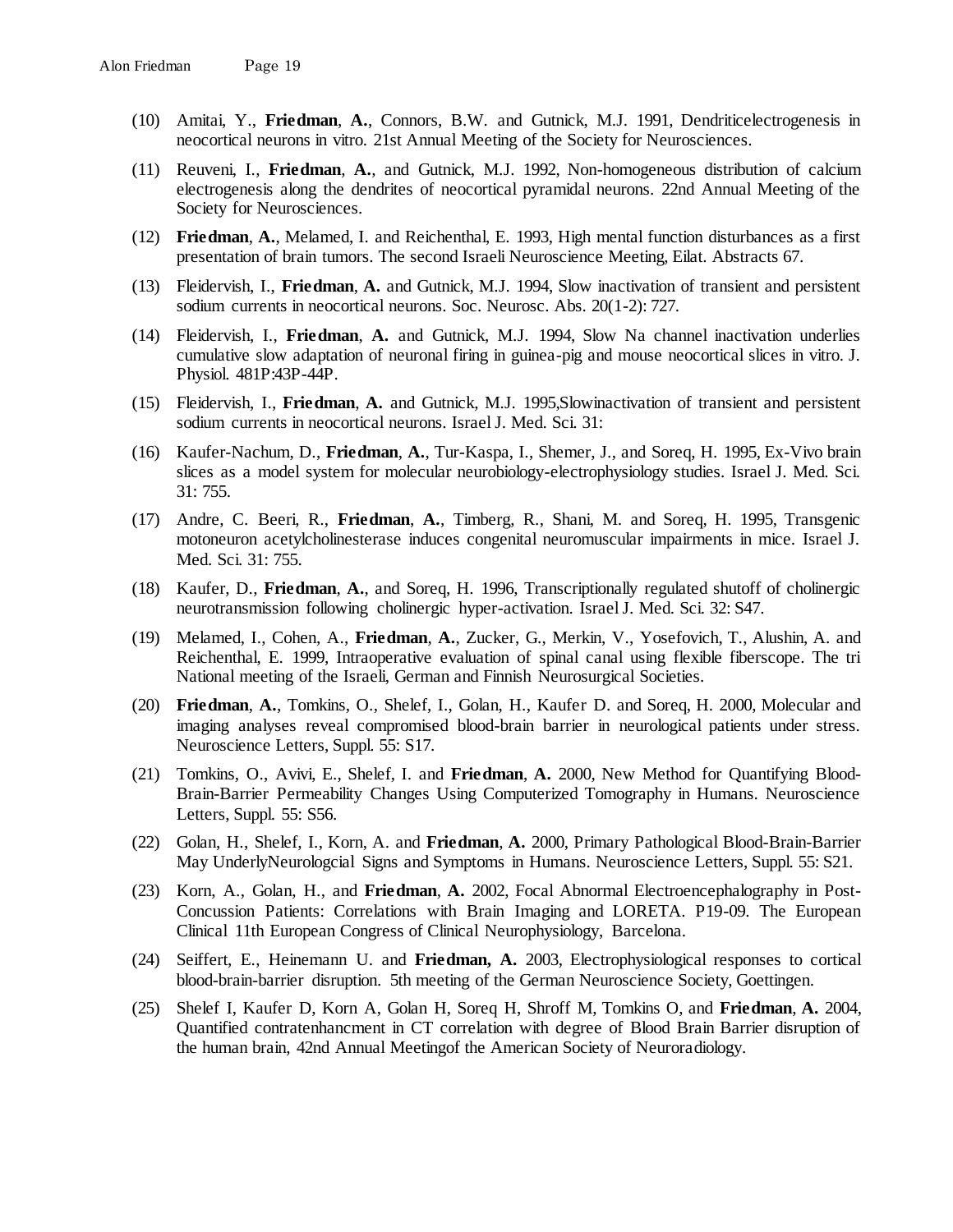- (26) Tomkins O., Shelef I., Benifla M., **Friedman**, **A.** 2005, Computer-assisted diagnosis of blood-brain barrier disruption. Israel Society of Neuroscience Annual Meeting, Reviews in the Neurosciences, 16(supplement 1) S64.
- (27) Seiffert E., Pavlovsky L., Heinemann U., Korn A., Golan H., **Friedman**, **A.** 2005, Persistent bloodbrain barrier disruption may underlie interferon- alpha- induced seizures. Israel Society of Neuroscience Annual Meeting, Reviews in the Neurosciences, 16(supplement 1) S57.
- (28) Ivens S., Seiffert E., Bechmann I., Kaufer D., Tomkins O., Heinemann U., **Friedman**, **A.** 2005, Astrocytic-neuronal interactions underlie epileptogenesis following blood-brain barrier-disruption. Israel Society of Neuroscience Annual Meeting, Reviews in the Neurosciences, 16(supplement 1) S32.
- (29) David Y., Ivens S., Levy H., **Friedman**, **A.** 2005,Albumin induced epileptiform activity is mediated via its interactions with transforming growth factor beta receptor. Israel Society of Neuroscience Annual Meeting, Reviews in the Neurosciences, 16(supplement 1) S15.
- (30) Ivens S, Bechmann I, Kaufer D, Heinemann U, **Friedman**, **A.** 2006, Astrocytic- Neuronal Interactions during Epileptogenesis in the Rat Neocortex.  $7<sup>th</sup>$  European congress of epileptology, Helsinki. Presentation: 033, page 11
- (31) Tomkins O, Korn A, Cohen A, **Friedman**, **A**, Shelef I 2006, Post- Lesion Focal Neocortical Epilepsy in Humans: The Role of the Blood- Brain Barrier. 7<sup>th</sup> European congress of epileptology, Helsinki. Presentation: p422, page 112
- (32) Friedman O, Tomkins O, Ivens, S, **Friedman**, **A** 2006,Anatomical Degeneration and Functional Deterioration in the Rat Epileptic Cortex. 7<sup>th</sup> European congress of epileptology, Helsinki. Presentation: p437, page 116
- (33) L.P. Flores, S. Ivens, **A. Friedman**, and D. Kaufer. Gene expression modulations underlying epileptogenesis following BBB Malfunction. Abstract presented at the American Epilepsy Society annual meeting 2006.
- (34) Jonathan Cohen, HadarShalev, Shy Hefetz1, Roee Admon, Ilan Shelef, Talma Hendler, and **Alon Friedman.** Distinct Spatio-Temporal Brain Activation in Healthy and Post Traumatic Subjects in Response to Emotional stimuli. The 4th Tel Aviv Human Brain Mapping Meeting. Tel Aviv (July 2008)
- (35) Gnatek, Y., Najami, N., and **Friedman, A**, Altered Cholinergic Gene Expression Following Status Epilepticus and its Role in Epileptogenesis. Abstract presented at the European Epilepsy Meeting, Berlin (September, 2008)
- (36) Maya Ketzef, **Alon Friedman** and Daniel Gitler. Age-Dependent Cortical Plasticity in Synapsin Knockout Epileptic Mice. Abstract presented at the European Epilepsy Meeting, Berlin (September, 2008)
- (37) M. Ketzef, I. Weissberg, A. Friedman and D. Gitler. Age-Dependent Neocortical Plasticity in Synapsin Knockout Epileptic Mice. Abstract presented at the American Neuroscience Meeting, (November, 2008)
- (38) Jonathan E. Cohen, HadarShalev, IlanShelef, Roee Admon, Talma Hendler and **Alon Friedman**. Emotional brain rhythms and their impairment in post-traumatic patients: correlative EEG-fMRI study. The Annual meeting of the Israeli Society for Neuroscience, Eilat, Nov. 2009, Published online: The Journal of Molecular Neurosciencem 39, sup. 1.
- (39) Levi H., Prager O., Chassidim Y. and **Friedman A**.A Novel method to determine dynamic changes in brain vessels diameter. The Annual meeting of the Israeli Society for Neuroscience, Eilat, 2009, Published online: The Journal of Molecular Neurosciencem 39, sup. 1.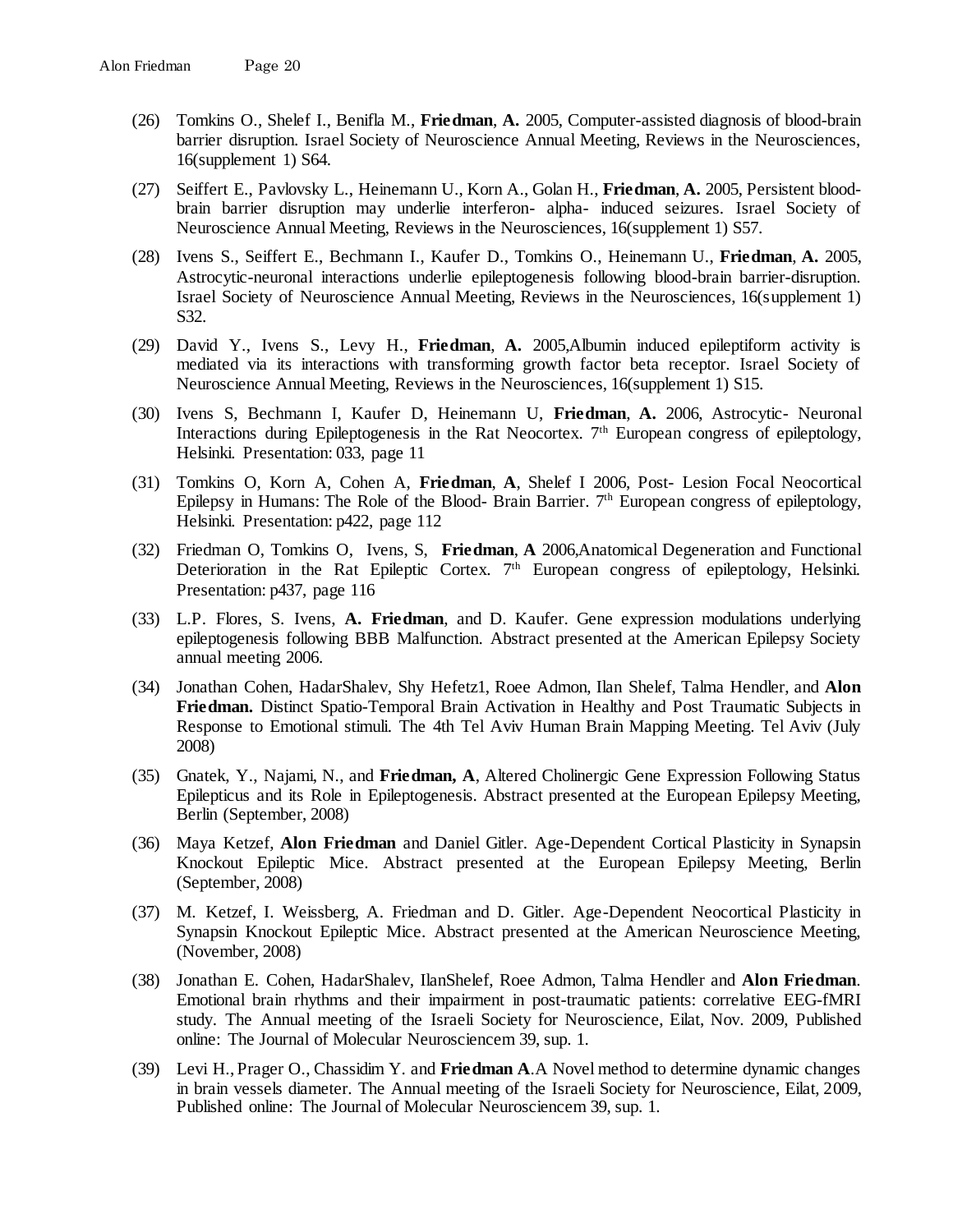- (40) Guy Bar-Klein, Luisa Cacheaux, Kaufer Daniela and **Alon Friedman**. Blocking TGF-beta signaling as a potential anti-epileptogenic treatment. The Annual meeting of the Israeli Society for Neuroscience, Eilat, 2009, Published online: The Journal of Molecular Neuroscience 39, sup. 1.
- **(41)** Ofer Prager, Yoash Chassidim, Maria Litvan-Tannenbaum, Chen Klein, Haviv Levi, Akiva Korn, Ilan Shelef and **Alon Friedman.** Dynamic in-vivo imaging of cerebral blood flow and blood-brain barrier permeability. The Annual meeting of the Israeli Society for Neuroscience, Eilat, 2009, Published online: The Journal of Molecular Neuroscience 39, sup. 1.
- **(42)** Efrat N., Dagan A., **Friedman A.,** Shallom I. EEG fMRI study: automatic localization of an epileptic focus based on parametric multi channel analysis and pattern recognition technologies . The Annual meeting of the Israeli Society for Neuroscience, Eilat, 2010, Published online: The Journal of Molecular Neuroscience (supplementary)
- (43) Fassler M., Weissberg I., Sharony E., **Friedman A.**, Taube R. Cell specific gene targeting to the CNS using engineered lentiviruses. The Annual meeting of the Israeli Society for Neuroscience, Eilat, 2010, Published online: The Journal of Molecular Neuroscience (supplementary)
- (44) Kamintsky L., Weissberg I., Ketzef M., Gitler D., Becker A., Zigel Y., and **Friedman A.** A Multi-Model Unbiased Algorithm for Reliable Detection of Seizures. The Annual meeting of the Israeli Society for Neuroscience, Eilat, 2010, Published online: The Journal of Molecular Neuroscience (supplementary)
- (45) Schoknecht K., David Y., Heinemann U, **Friedman A**. Blood-brain barrier dysfunction: a target to prevent secondary stroke complications? The Annual meeting of the Israeli Society for Neuroscience, Eilat, 2010, Published online: The Journal of Molecular Neuroscience (supplementary)
- (46) Weissberg I., Becker A.J, Schoknecht K., Kamintsky L, **Friedman A.** Albumin-induced model of mesial temporal lobe epilepsy in mice. The Annual meeting of the Israeli Society for Neuroscience, Eilat, 2010, Published online: The Journal of Molecular Neuroscience (supplementary)

## **III Seminars at universities and institutions**

- 1988 Department of Neurology, Charing Cross Hospital, London University. Title: Calcium electrogenesis in neocortical neurons in-vitro.
- 1990 Department of Physiology, Cologne University. Title: Mechanisms underlying firing patterns of neocortical neurons in-vitro.
- 1999 Department of Anatomy and Neurobiology, University of Maryland, Baltimore. Title: The role of acetylcholine in hippocampal synaptic transmission: modulation by stress.
- 1999 Psychiatric Medical Center, Beersheva. Title: Mechanisms Underlying Post-Traumatic Stress Disorder.
- 2000 Department of Neurology, Cologne University Hospital. Title: Physiological and Molecular Mechanisms Associated with Cholinergic Impairments.
- 2001 Johannes Muller Institute for Physiology, Humboldt University, Berlin. Title: Cholinergic mechanisms in CNS stress responses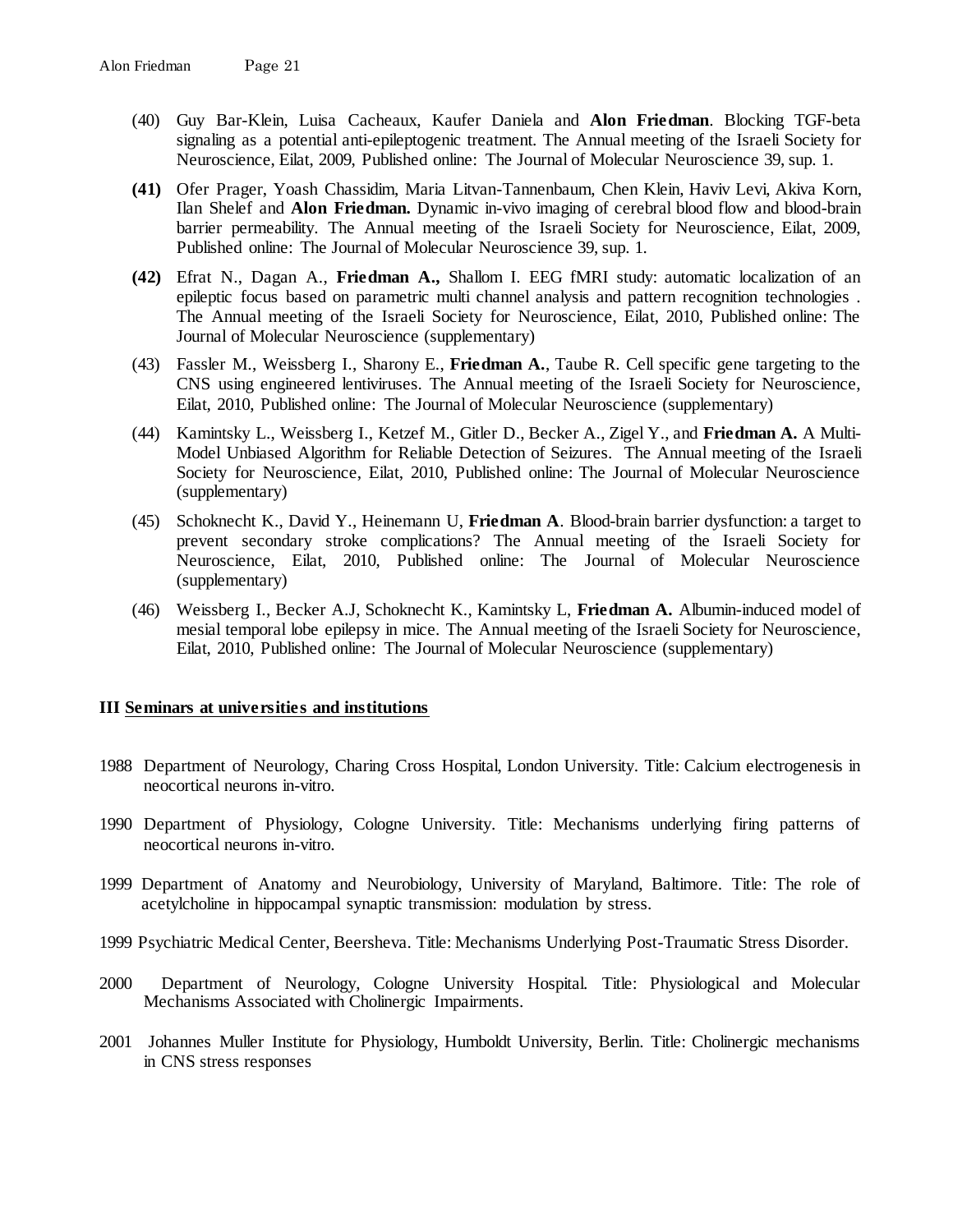- 2002 Johannes Muller Institute for Physiology, Humboldt University, Berlin. Title: How stress affects your brain.
- 2003 Department of Biology, Stanford University, USA. Title: Electrophysiological responses to Blood-Brain-Barrier Disruption.
- 2003 International Graduate School for Neuroscience, Ruhr-University Bochum, Germany. Title: How stress affects your brain: a cholinergic perspective.
- 2004 Hebrew University of Jerusalem. Title: The role of the blood-brain barrier in cortical pathology.
- 2004 Toronto University Neuroscience Graduate School. Title: Epileptogenesis under Blood-brain barrier disruption.
- 2007 Institut für Biochemie (Emil-Fischer-Zentrum), University of Erlangen-Nürnberg. Title: Neurodegeneration and the blood-neuron barrier
- 2008 Tel-Aviv Medical Center, Brain Imaging Center. Title: The Neurovascular Unit in brain disorders.
- 2008 Tel-Hashomer Brain research Center. Title: The Neurovascular Unit in Epileptogenesis: From Bedside to the Bench and Back.
- 2008 The Weitzman Institute: Title: The Role of the Neurovascular Unit in Pathophysiology of Neurological Disorders.
- 2009 Dressden University, Germany. Title: Post-Traumatic Stress Disorder:From cell, to network to human disease
- 2009 UCL Institute of Neurology, Queen Square, London. Title: The blood-brain barrier and epilpepsy: when the hen breaks the egg.
- 2009 UCL Institute of Neurology, Queen Square, London. Title: Imaging the blood-brain barrier: from animal experiments to clinical applications. April 2009.
- 2010 Turkish Epilepsy Society, Istanbul. Titles: (1) Mechanisms underlying epileptogenesis following brain injury. (2) Interactions within the neurovascular unit in normal and pathological plasticity. November 2010.
- 2011 Stanford University, CA, USA. Title: From status epilepticus to spontaneous seizures: a potential role for blood-brain (dis)communication in epileptogenesis. April 2011.
- 2011 Mario Negri Institute, Milan, Italy. Title: Blood-brain barrier, immune response and seizures. July 2011.

#### **IV Lectures in international courses**

- 2008 San Servolo Epilepsy Summer Course: Bridging Basic with Clinical Epileptology
- 2011 San Servolo Epilepsy Summer Course: Bridging Basic with Clinical Epileptology
- 2014 San Servolo Epilepsy Summer Course: Bridging Basic with Clinical Epileptology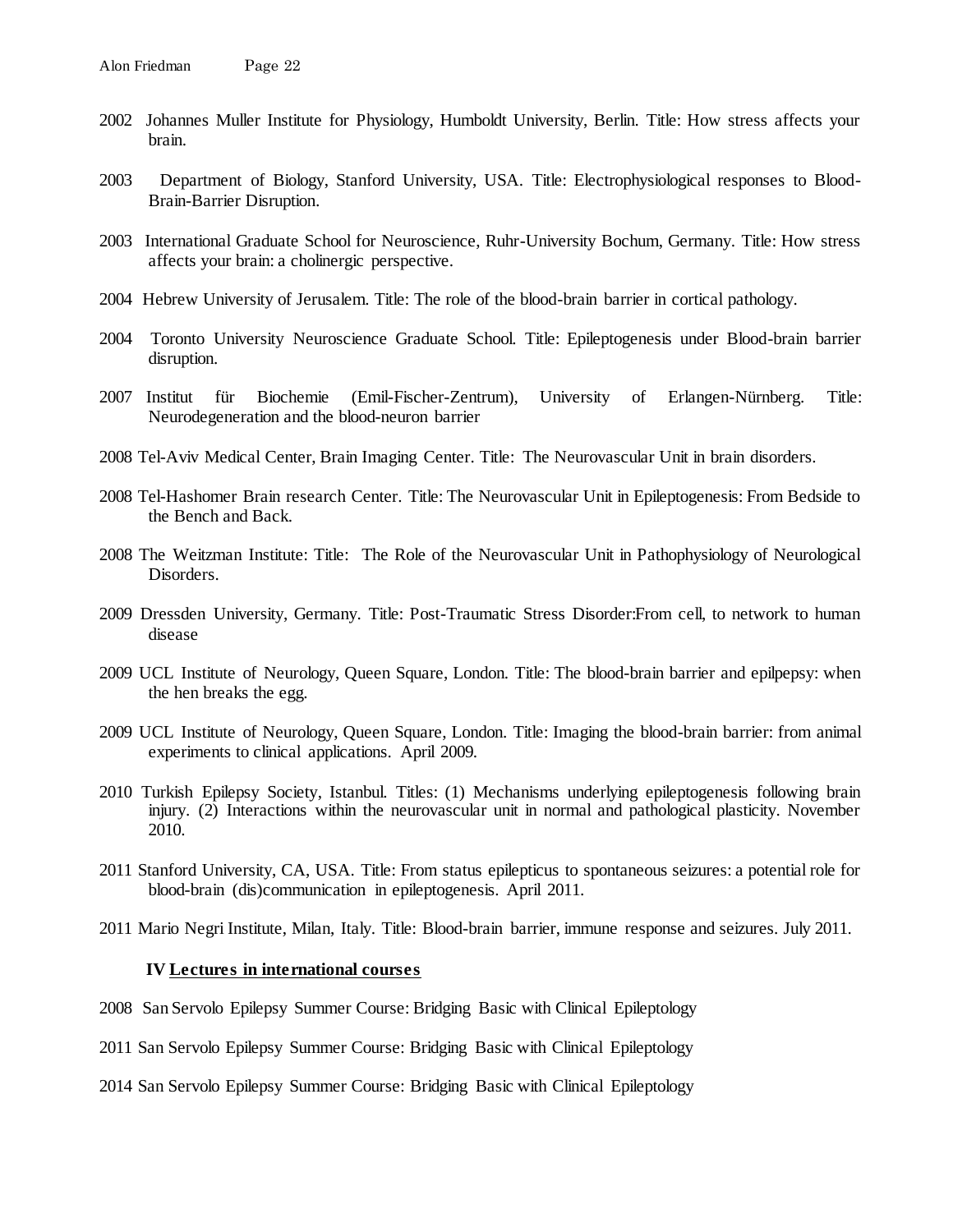2015 Latin America Summer School on Epilepsy

# 9. **Patents**

Method of Treating Neurological Disorders.International Patent Application Serial No. US09/66856 for Kaufer D., **Friedman A**. and Cacheaux L. December 2009.

System and method for analyzing imaging data. Friedman A. Yoash Chassidim, OferPragerand Ilan Shelef. PCT Patent Application, Identified as Agent Docket No. 47268. US Provisional Patent Application No. 61/272,111 September 2009.

A method and composition for enabling passage through the blood-brain barrier.Soreq , H., Friedman, A., Seidman, S., Kaufer, D. International patent no.: US 6,258,780 B1 WO 1998/22132

Synthetic antisense oligodeoxinucleotides and pharmaceutical compositions containing them.Soreq H, Seidman S, Eckstein, F, Friedman A., Kaufer D. International patent 1998 no:727611.

## 10. **Competitive and Non-competitive Research Grants**

- 1996 The Charles Smith Laboratory for collaborative research, The National Institute for Psychobiology in Israel. "Electrophysiological and post-transcriptional features of congenital and drug-induced cholinergic imbalance: use of mouse septo-hippocampal slices" - 5000\$
- 1998 Israel Defense Forces, Medical Corps. "Electrophysiological and molecular consequences following long-lasting cholinergic imbalance in the mouse brain" - 30,000\$
- 1998 Research Achievements Grant, The Zlotowski Center for Neuroscience, Ben-Gurion University of the Negev - 5,000\$
- 1998 United-Stated-Israel Binational Science Foundation. The role of Cholinergic Inputs in Cortical Development. Grant no. 97-00174, Submitted with Prof. Asaf Keller, University of Maryland. 60,000\$ for two years.
- 1998 Health Ministry. Cholinergic Transmission in the Hippocampus Following Stress. 60,000NIS
- 1999 2003 US Army Medical Research Grant. Genetic and Epigenetic Mechanisms Underlying Acute and Delayed Neurodegenerative Consequences of Stress and Anticholinesterase Exposure. With Prof. Hermona Soreq.
- 2002 German-Israel Foundation, Young Scientist Program. Electrophysiological Responses to Blood-Brain-Barrier Disruption in the Rat Barrel Cortex.  $40,000 \in$
- 2004 2007 Israel Academy of Science (Bikura Program): Functional and anatomical correlates of fast neuronal oscillations in the human brain: simultaneous EEG and MRI based measurements. With Talma Hendler and YanivAssaf. Tel-Aviv Medical Center, 192,000\$.
- 2004 2008 German Science Foundation (DFG) SFB TR/3 (B9, Deutsche-Forschung Gemainschaft): Cholinergic transmission in mesial temporal lobe epilepsies. With Uwe Heinemann, Charite Medical University, Berlin. 369,400 €.
- 2005 2006 The Rich Foundation: Rich Initiative for Excellence in the Negev. Interactions within the neurovascular unit: towards new targets for the prevention and treatment of common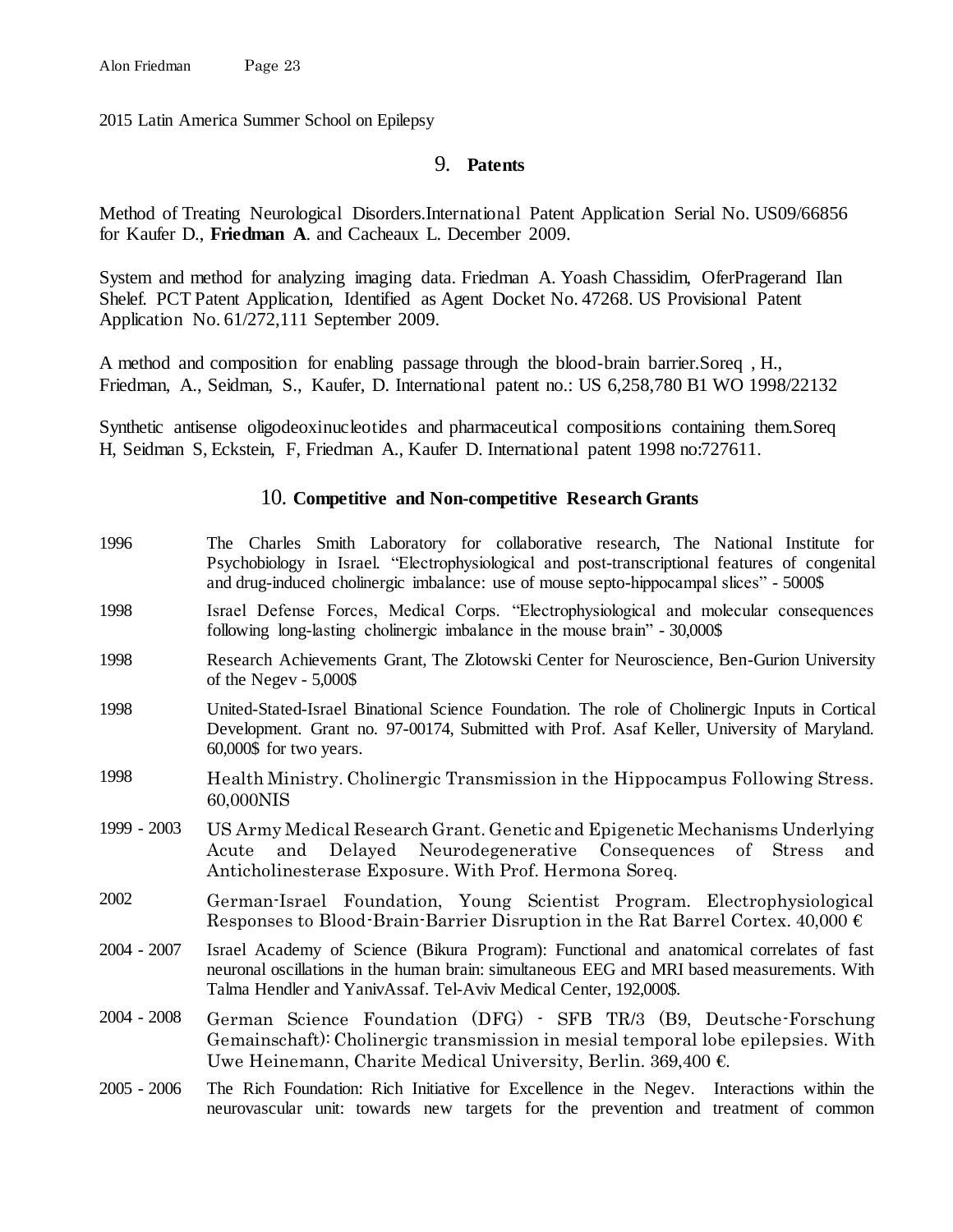neurological diseases. 50,000\$

- 2005 2008 Israeli Ministry of Sciences: Neurogenomic approach to characterize individual response to stressful life experience. With Talma Hendler, YanivAssaf. Tel-Aviv Medical Center, HermonaSoreq – The Hebrew University Role: Co-PI 1,500,000NIS.
- 2005 2008 German Science Foundation (DFG) SFB 507 (C9, Deutsche-Forschung Gemainschaft) The role of blood-brain barrier disruption in cerebral cortex dysfunction. With Uwe Heinemann, Charite Medical University, Berlin. Role: PI 220,500 €.
- 2006 2008 German-Israeli Foundation (GIF) Can spreading depression be initiated via disturbance at the blood-brain-barrier? With Jens Dreier, Berlin. Role: PI ~200,000€.
- 2007 2011 Israel Academy of Sciences (ISF) 566/07 Astrocytic basis of epileptogenesis: Possible role of albumin and TGFβ-receptors. Role: PI ~240,000\$.
- 2008 2009 Citizens United for Research in Epilepsy (CURE), in partnership with the United States Department of Defense (DOD), "Prevention of epilepsy After Traumatic Brain Injury" with Daniela Kaufer, Berkeley University. Role: Co-PI ~149,000\$
- 2008 2012 German Science Foundation (DFG) SFB TR/3 (C8, Deutsche-Forschung Gemainschaft): Temporal Lobe Epileptogenesis: Role of blood-brain barrier disruption, albumin and TGFβ in generation of temporal lobe epilepsy. With Uwe Heinemann, Charite Medical University, Berlin. 440,400 €. Role: PI
- 2008 2009 Brainsgate Company. The role of SPG stimulation on cerebral blood flow and BBB permeability, 100,000\$. Role: PI
- 2008 2012 Binational Israel-USA (BSF): The role of TGFB in injury-related neocortical epileptogenesis. With Daniela Kaufer, Berkeley University. Role: PICa. 180,000\$
- 2009 2010 Israel Minister of Health: Brain Processing of Emotions in Post Traumatic Stress Disorder: Correlation with Inherited, RNA-mediated and Protein Biomarkers. Role: PI ca. 22,000\$
- 2009 2012 National Institute of Health (NIH RO1 NS066005): TGFbeta signaling in epileptogenesis. Role: Co-PI with Daniela Kaufer. Ca. ~400,000\$
- 2010 2011 German Science Foundation (DFG) trilateral program: Victims of War: Contribution of the Cholinergic System to the Development of PTSD in Children and Adolescents in Palestine and Israel. With Clemens Kirschbaum (Dresden), HadarShalev (Beer-Sheva), HermonaSoreq (Jerusalem), Abdel Aziz MousaThabet (Gaza), Najah Mahmoud Al-Khatib and Mohammed A M Shaheen (Al-Quds). Role: PI Ca. ~500,000€
- 2010 BrainswayLtd: The potential effect of transcranial magnetic stimulation on blood-brain barrier permeability. A feasibility study. Ca. ~25,000\$
- 2010 2012 German Science Foundation (DFG): DISCHARGE-1: Depolarisations in ischaemia after subarachnoid haemorrhage-1. Role: Co-PI (with Jens Dreier, Charite). Ca. 65,000€
- 2010–2014 German-Israeli Foundation (GIF) Neurovascular coupling in the injured brain: Does blood-brain barrier breakdown play a role in disturbed neurovascular coupling and associated damage? With Jens Dreier, Berlin. Role: PI ~192,000€.
- 2011-2014 Israel Academy of Sciences (ISF). Blood-brain barrier opening underlying neural network dysfunction: the role of TGF- $\square$  beta signaling in synaptic plasticity, heterosynaptic interactions and epileptogenesis. ROLE: ~PI, 240,000\$
- 2011-2012 BrainswayLtD. The effect of transcranial magnetic stimulation on BBB permeability. Ca. 150,000\$